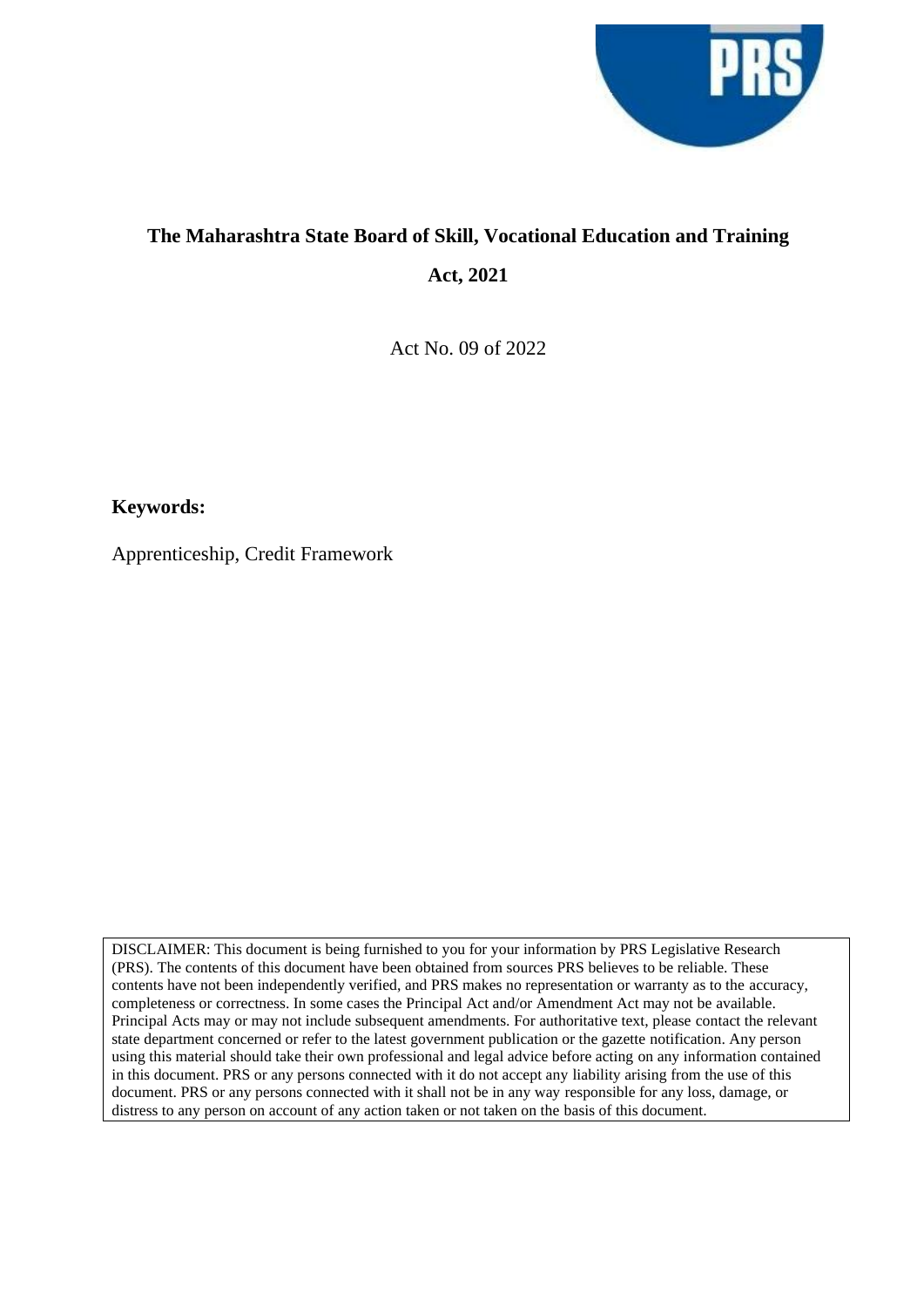

# शासन राजपत्र असाधारण भाग

| वर्ष ८, अंक २(७)] |  | गुरुवार, जानेवारी २०, २०२२/पौष ३०, शके १९४३    [पृष्ठे ३३, किंमत : रुपये २७.०० |  |  |
|-------------------|--|--------------------------------------------------------------------------------|--|--|
|                   |  |                                                                                |  |  |

असाधारण क्रमांक ९

प्राधिकृत प्रकाशन

महाराष्ट्र विधानमंडळाचे अधिनियम व राज्यपालांनी प्रख्यापित केलेले अध्यादेश व केलेले विनियम आणि विधि व न्याय विभागाकडून आलेली विधेयके (इंग्रजी अनवाद).

In pursuance of clause (3) of article 348 of the Constitution of India, the following translation in English of the Maharashtra State Board of Skill, Vocational Education and Training Act, 2021 (Mah. Act No. IX of 2022), is hereby published under the authority of the Governor.

By order and in the name of the Governor of Maharashtra,

**SATISH WAGHOLE.** I/c. Secretary (Legislation) to Government, Law and Judiciary Department.

## **MAHARASHTRA ACT No. IX OF 2022.**

(First published, after having received the assent of the Governor in the "Maharashtra Government Gazette", on the 20th January 2022).

An Act to establish and incorporate the Maharashtra State Board of Skill, Vocational Education and Training to regulate matters pertaining to Skill, Vocational Education and Training and Entrepreneurship Education as per the National Skill Qualification Framework and other Skills Courses in the State of Maharashtra and for other matters connected therewith or incidental thereto.

WHEREAS it is expedient to establish and incorporate the Maharashtra State Board of Skill, Vocational Education and Training to regulate matters pertaining to Skill, Vocational Education and Training and Entrepreneurship Education as per the National Skill Qualification Framework and other Skill Courses in the State of Maharashtra and for other matters connected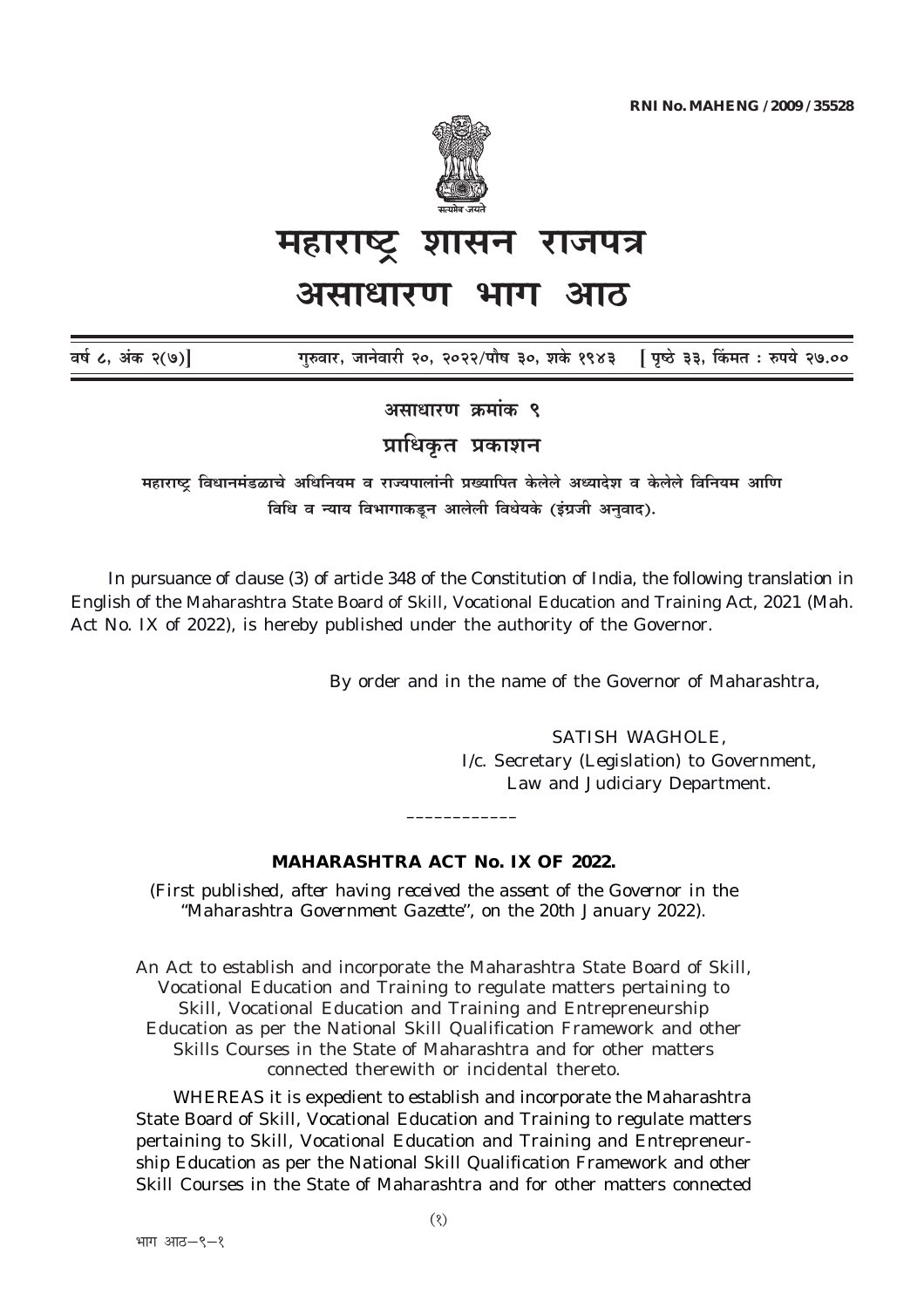therewith or incidental thereto; it is hereby enacted in the Seventy-second Year of the Republic of India, as follows :—

## CHAPTER I

PRELIMINARY

**1**. *(1)* This Act may be called the Maharashtra State Board of Skill, commencement. Vocational Education and Training Act, 2021. Short title and

> *(2)* It shall come into force on such date as the State Government may, by notification in the *Official Gazette*, appoint.

Definitions.

**2.** In this Act, unless the context otherwise requires,—

*(a)* "affiliated institution" means an institution, which has been granted affiliation by the Board ;

*(b) "*apprenticeship" means a course of training in any industry or establishment undergone in pursuance of a contract of apprenticeship ;

*(c)* "Board" means the Maharashtra State Board of Skill, Vocational Education and Training established under section 3 ;

*(d)* "bye-laws" means bye-laws of the Board made under this Act ;

*(e)* "Central Government" means the Government of India ;

*(f)* "Committees" means the Committees of the Board as constituted under section 20 ;

*(g)* "credit framework" means the framework developed by the Board, built on measure units of education, skills and learning credits for student to achieve the competency for performing a job role successfully or efficiently or for vertical and horizontal mobility ;

*(h)* "Director" means the Director of the Maharashtra State Board of Skill, Vocational Education and Training appointed under sub-section *(1)* of section 7 ;

*(i)* "existing Board" means the Maharashtra State Board of Skill Development constituted by the Government ;

*(j)* "Government" means the Government of Maharashtra ;

*(k)* "Governing Council" means the Governing Council of the Maharashtra State Board of Skill, Vocational Education and Training established under section 9 ;

*(l)* "head of the institute" or "principal" means the head of the institute affiliated and recognized by the Maharashtra State Board of Skill, Vocational Education and Training by whatever name designated ;

*(m)* "institution" means an institution affiliated and recognized by the Board for imparting certificate or diploma level vocational education and training, skill development and entrepreneurship education courses ;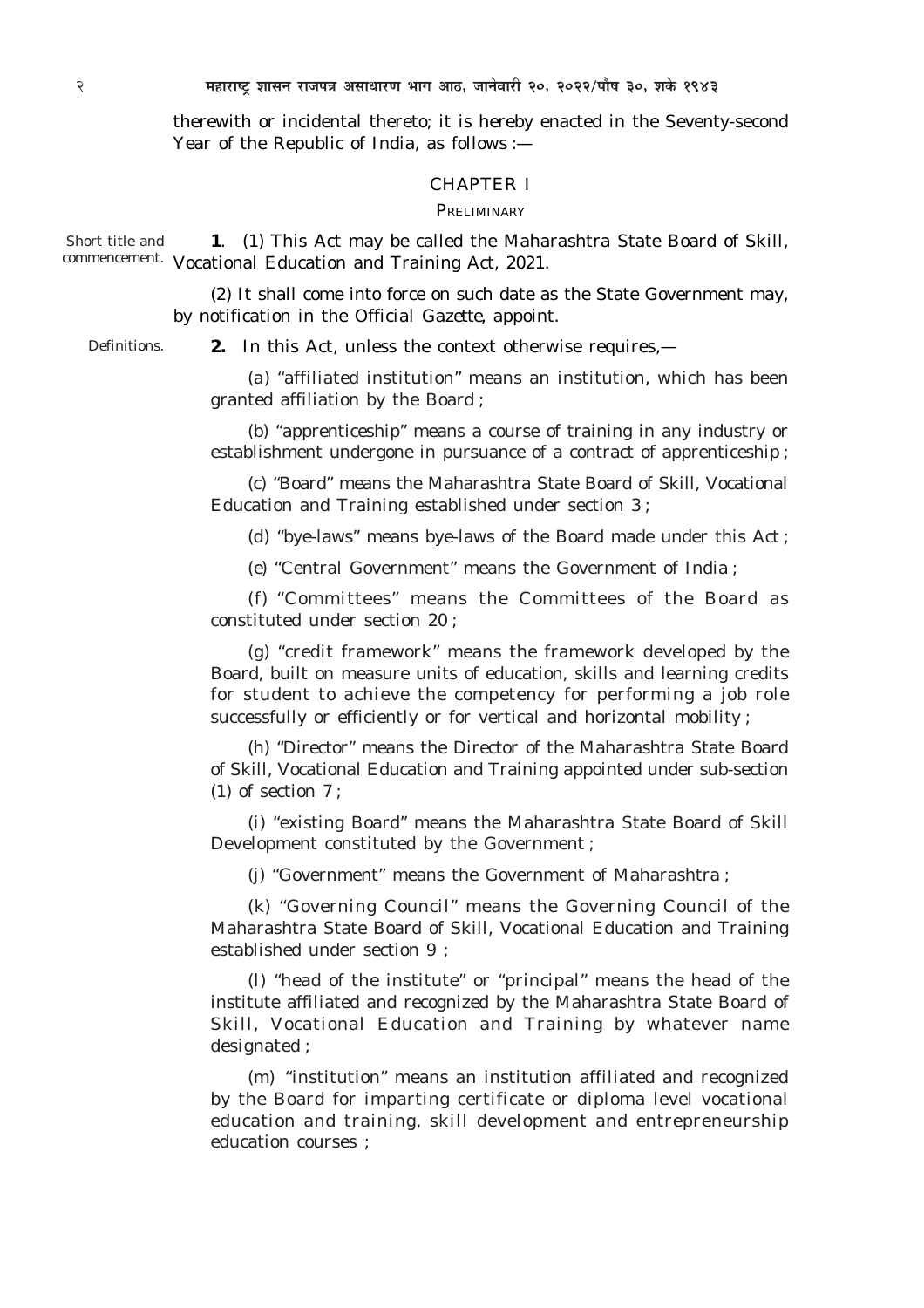(n) "Maharashtra State Council of Vocational Training" means the Maharashtra State Council of Vocational Training constituted by the  $G<sub>ov</sub>ermment$ <sup>.</sup>

(o) "National Council for Vocational Education and Training" means the National Council for Vocational Education and Training established by the Central Government;

 $(p)$  "National Occupational Standard" means the National Occupational Standards formulated by the Sector Skill Councils or the National Skill Qualification Committee, as the case may be;

(q) "National Skill Development Agency" means the National Skill Development Agency, an autonomous body, registered as a society under the Societies Registration Act, 1860;

(r) "National Skill Development Corporation" means the National Skill Development Corporation, a company registered under the Companies Act, 2013;

(s) "National Skill Qualification Committee" means the National Skill Qualification Committee, setup by the Ministry of Finance (Department of Economic Affairs), Government of India ;

(t) "National Skill Qualification Framework" means the National Skill Qualification Framework, notified by the Ministry of Finance (Department of Economic Affairs). Government of India:

 $(u)$  "prescribed" means prescribed by rules made under this Act;

 $(v)$  "regulations" means the regulations made by the Board under this Act

## **CHAPTER II**

EXTABLISHMENT AND CONSTITUTION OF BOARD AND GOVERNING COUNCIL

3. The Government shall by notification in the *Official Gazette*. Establishment establish for the purposes of this Act, a Board to be called as the of Board. Maharashtra State Board of Skill, Vocational Education and Training.

4. (1) The Board established under section 3 shall be a body corporate Incorporation having perpetual succession and a common seal, and shall have power to of Board. contract, to acquire, hold and dispose of property, both movable and immovable and to do all things necessary for the purposes of this Act and may sue and be sued by its corporate name.

(2) The headquarter of the Board shall be at Mumbai and shall have a District level offices at the District Vocational Education and Training offices of the Directorate of Vocational Education and Training, Maharashtra State.

- 5. (1) The Board shall consist of the following members, namely :-
- Constitution of Board.
- (a) the Director, Maharashtra State Board Chairperson ; of Skill. Vocational Education and Training,

 $18<sub>o</sub>f$ 2013

 $21$  of

1860.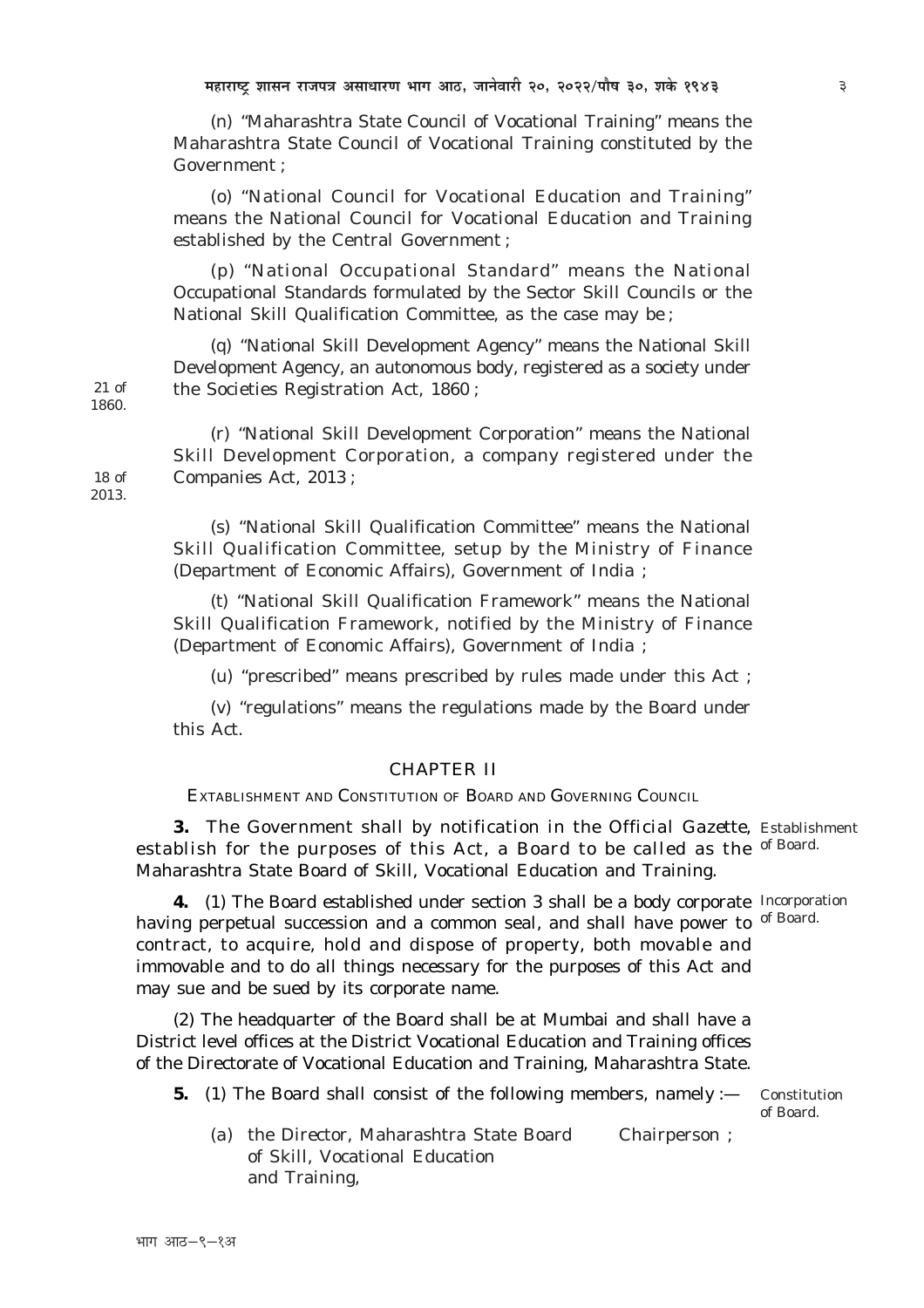| (b) | the nominee of Director, Directorate<br>of Vocational Education and Training<br>not below the rank of Joint Director.                                                                                        | Ex officio<br>Member;  |
|-----|--------------------------------------------------------------------------------------------------------------------------------------------------------------------------------------------------------------|------------------------|
| (c) | the Chairman, Maharashtra State Board<br>of Secondary and Higher Secondary<br>Education, or his nominee not below<br>the rank of Chairman of the Divisional<br>Board,                                        | Ex officio<br>Member ; |
| (d) | the Director of Industries, Maharashtra<br>State or his nominee not below the rank<br>of Joint Director,                                                                                                     | Ex officio<br>Member ; |
| (e) | the Joint Secretary or Deputy Secretary<br>to Government, Skill Development,<br><b>Employment and Entrepreneurship</b><br>Department,                                                                        | Ex officio<br>Member;  |
| (f) | the Deputy Commissioner,<br>Skill Development, Employment and<br>Entrepreneurship, Maharashtra State,<br>Konkan Bhavan, Navi Mumbai,                                                                         | Ex officio<br>Member;  |
| (g) | the Regional Director, Regional<br>Directorate of Skill Development and<br>Entrepreneurship, Government of India,<br>Mumbai,                                                                                 | Ex officio<br>Member;  |
| (h) | the Director, Board of Apprenticeship<br>Training (Western Region), Government<br>of India, Mumbai,                                                                                                          | Ex officio<br>Member;  |
| (i) | two members to be nominated by the<br>Government from the Association of<br>Industries,                                                                                                                      | Member;                |
| (j) | three members to be nominated by the<br>Government from the head of the institute<br>of whom atleast one shall be a woman,                                                                                   | Member;                |
| (k) | three members to be nominated by the<br>Government having special knowledge<br>and experience in the field of Vocational<br><b>Education, Training, Skill Development</b><br>and Entrepreneurship Education, | Member ;               |
| (1) | the Secretary, Maharashtra State Board<br>of Skill, Vocatonal Education and<br>Trainning,                                                                                                                    | Member-<br>Secretary.  |

*(2)* The names and tenure of the person other than the *ex officio* members, who have been nominated, from time to time, as member of the Board, shall be published by the Government in the *Official Gazette.*

*(3)* The person shall cease to hold office as a member of the Board, as soon as he ceases to hold the post, designation or office, as the case may be, by virtue of which he is so appointed and such person shall inform the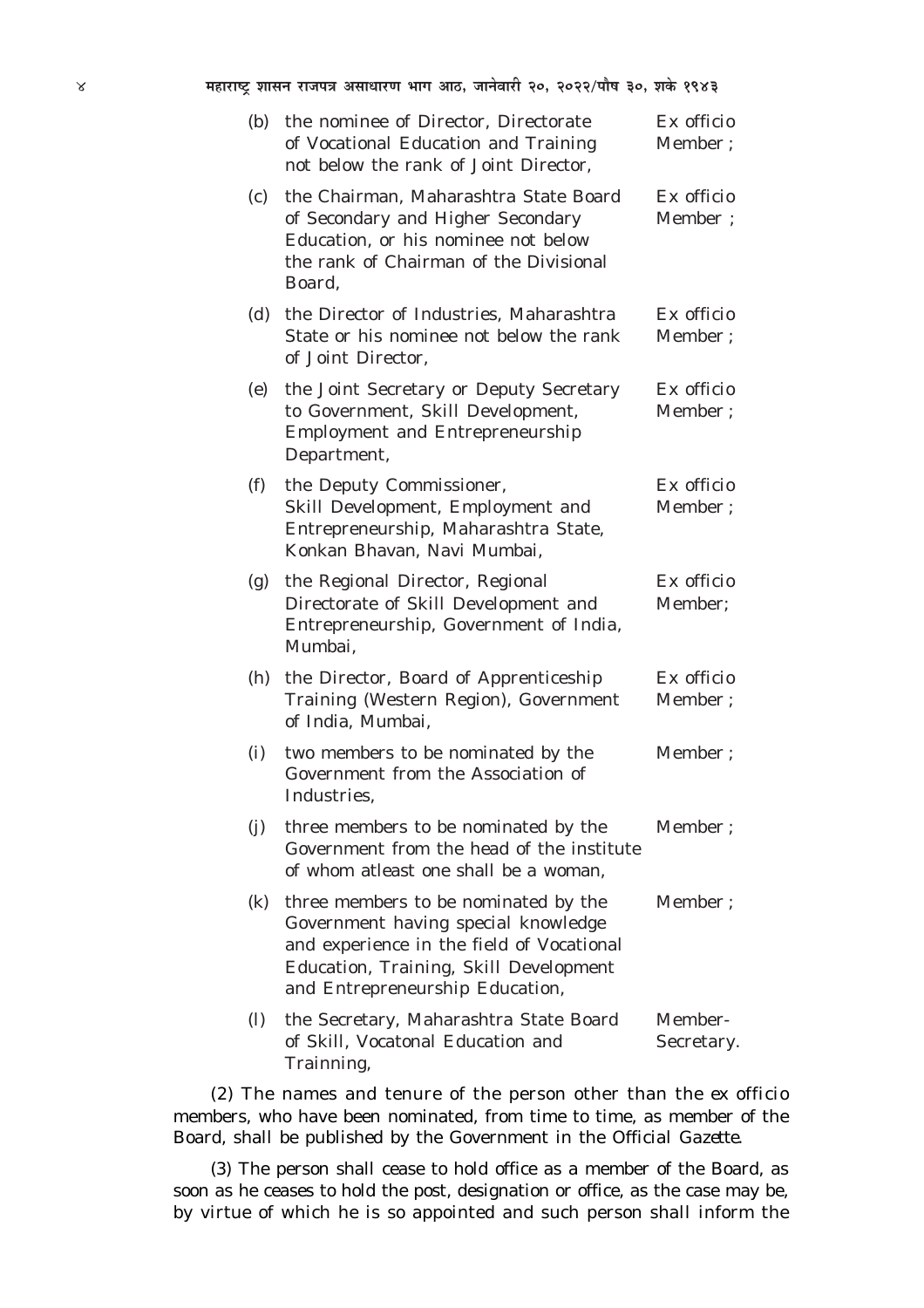Chairperson in writing so ceased to be the member of the Board, within a week therefrom.

**6**. The objects of the Board shall be to,—

Objects of Board.

*(1)* emerge as one of the foremost institution of quality in Vocational Education and Training recognized by industry, industry associations, etc., nationally and internationally ;

*(2)* engage and promote constant engagement with industry to understand the skilled manpower needs of industry and build partnerships for youth to learn in a practical and real-world environment ;

*(3)* conduct research in labour market requirements in order to understand emerging trends and offer suitable curricula, courses and programs ;

*(4)* establish links, collaborations and partnerships with other institutions, industry and industry associations in India and abroad for creating an Industry-Academia partnership for mutual benefits ;

*(5)* collaborate with other institutions, profit and non-profit organizations, corporates, industry, industry associations, professional associations or other organizations in India or overseas to conceptualize, design, develop and offer specific customised Vocational Education and Training programmes and exchange programmes for students, trainers and others ;

*(6)* conduct pedagogical and skill enhancement training and development programs for faculty and trainers who are involved in imparting Vocational Education and Training ;

*(7)* develop qualified youth with skill proficiencies and competencies at different levels built on national principles of skill, Vocational Education and Training or as deemed appropriate by the Board ;

*(8)* develop competent, skilled and capable youth imbued with skills, learning and the spirit of entrepreneurship and intrapreneurship to meet the skilled employment needs of the country and world ;

*(9)* provide learning, teaching, capacity, capability and skills development and entrepreneurial training, covering a wide spectrum of domains and specializations as may be relevant from time to time, in the fields in which future jobs are going to be created such as Automotive, Apparel and Furnishing, Aviation and Aerospace, Media and Entertainment, Film, Capital Goods, Communication, Design, Technology, Management and Entrepreneurship, Business, Banking and Insurance, Healthcare, Hospitality, Logistics, Sports, Travel and Tourism, Life Sciences, Applied and Creative Arts, Humanities, Data Science and Artificial Intelligence, E-Business, Retail, Analytics, Agri Business, related to industry 4.0 and any other fields of study including the imparting of skills that have employment potentiality ;

*(10)* promote skill education including Vocational Education and Training in an integrated and holistic manner with school education to ensure pathways for progression and mobility across forms of education and skill ;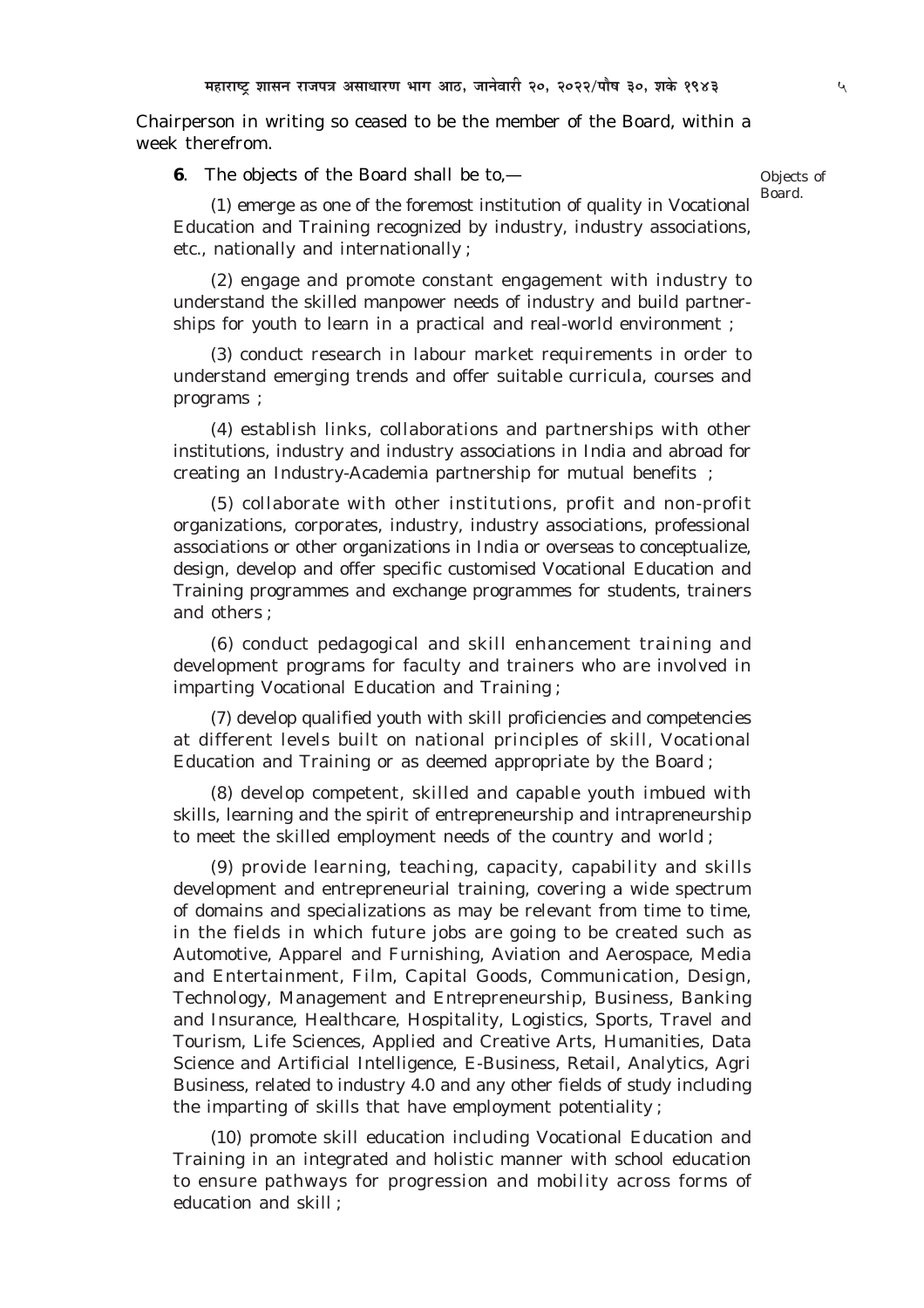*(11)* start skill development programs and offer continuing quality vocational education and training programmes for skilling, upskilling and reskilling in new and emerging areas with innovative approaches ;

*(12)* provide students an opportunity of lifelong and continuous training through the Board courses offered through conventional or blended or distance or open or online education and other education delivery models suitable for different pedagogical approaches and systems ;

*(13)* provide skill development, vocational education and training opportunities to the informal sector and unorganized workforce through a variety of programs leading to gainful employment and entrepreneurship in order to build productivity ;

*(14)* conduct examinations and assessment and confer diplomas and certificates and other academic distinctions on persons subject to such conditions as the Board may determine, and to withdraw or cancel any such diplomas, certificates or other academic distinctions in the prescribed manner ;

*(15)* offer mechanism and facility of credit banking or transfer system to create options of multi-entry and exit and opportunities for movement across Boards or Universities or domains or sectors ;

*(16)* provide vertical mobility to students by offering Certificate, Diploma, Pre Secondary School Certificate and 10+2 Level skill based vocational education and training programs in high growth sectors and to prepare the youth towards gainful employment and entrepreneurship ;

*(17)* offer mechanism and facility for recognition of prior learning ;

*(18)* disseminate knowledge and skill through seminars, conferences, executive education programmes, community development programmes, publications and training programmes ;

*(19)* design and deliver high quality training, capacity building and development systems for teachers, administrators and working professionals ;

*(20)* promote and maintain transparency of the highest order in matters of admission, appointments, evaluation, accreditation, administration and finance ;

*(21)* establish innovative approaches for creation of seamlessness in academic structures, learning time-frames and working and continuous evaluation processes for nurturing and cultivation of creativity and entrepreneurship ;

*(22)* aim at reaching the unreached by using latest Information Communication Technology to deliver education, training and teaching resources to learners ;

*(23)* provide a teaching, learning and pedagogy which combines multiple forms of education and learning pedagogy and course delivery (blended or distance or open or online or skill or other) and thus provide a 'Virtual Campus' where students will come together with experienced faculty and industry members to develop and evolve ;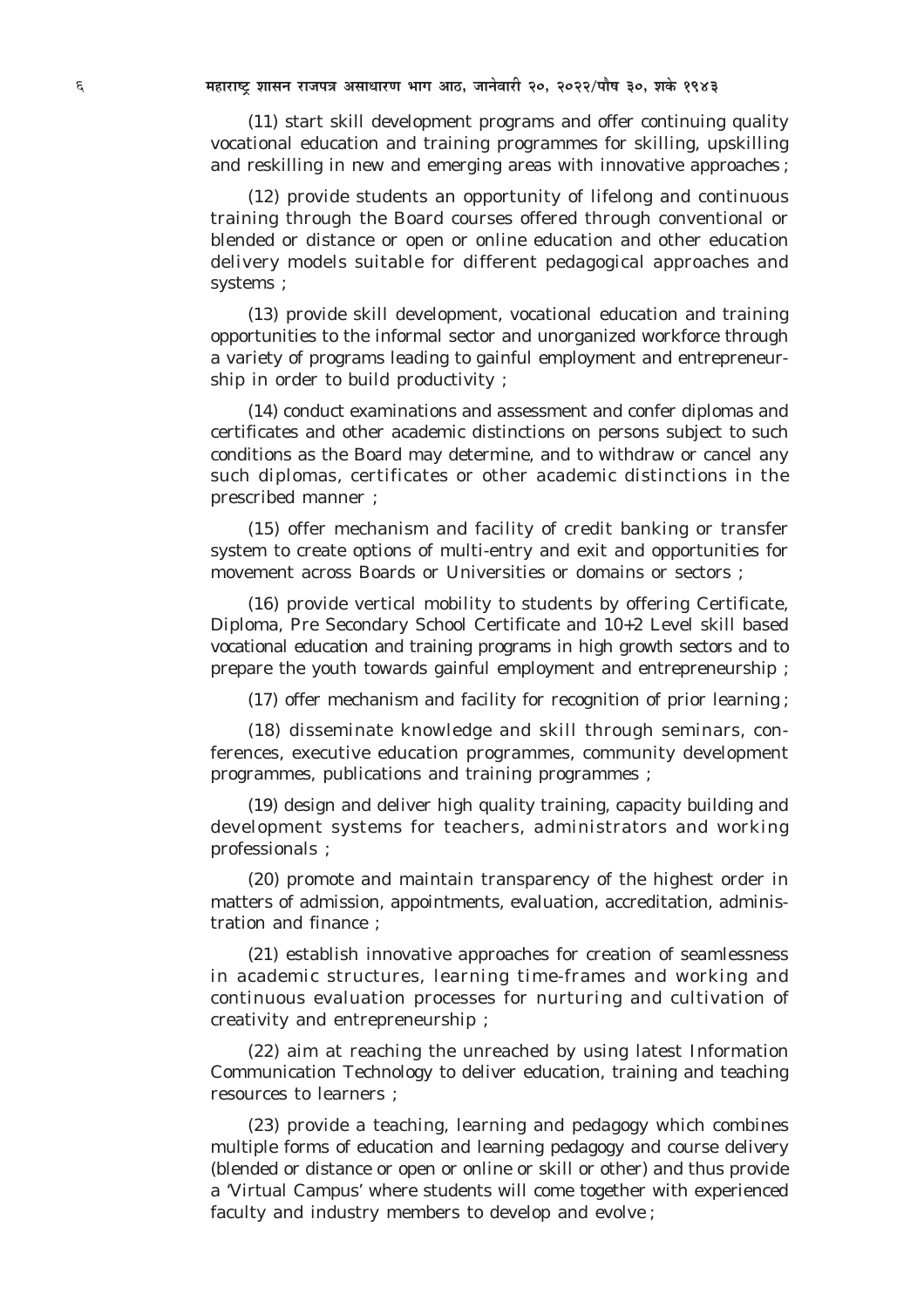$(24)$  provide a teaching, learning and pedagogy focused on handson training, professional and skill based training in line with market needs:

 $(25)$  collaborate with other institutes, industries, businesses or labs or agencies or organizations of repute from other States of India or foreign countries to offer joint programmes or courses or exchange faculty or information or share best practices and give or receive resources or grants or consultancy for benefit of students;

 $(26)$  build financial self-sufficiency by undertaking academic, skill and allied programmes and by providing professional and development services to the industry, public organizations, agencies and the society at large;

 $(27)$  undertake skill assessments for the students studying in the Board as well as for other students, agencies, training provider, institutions, industry and organizations;

(28) do research in the pedagogy of skill assessments, online assessments, computerized assessments or tests and develop required software, hardware solutions or other systems or processes for carrying out assessments or tests ;

 $(29)$  use modern processes, mechanisms and technologies for governance and management of learning, teaching, researching, evaluating, developing, organizing and creating socio-economic wealth for individuals and society for 21st century ;

 $(30)$  encourage industrial and industrial associations participation through establishment of in-service training centers, workshops and active participation in all aspects of governance, curricula design and development, teacher training, skill training, on-the-job training, internships, apprenticeships, placements, consultancy, joint projects, skill assessments certifications, etc.;

(31) establish skill centers, community centers, information centers, test or assessment and examination centers, etc., at various locations in the State to facilitate delivery, student services and dissemination of vocational education and skill training;

(32) liaison or collaborate with various ministries, State bodies, departments, agencies or other statutory bodies at state, national or international level in order to understand vocational education and skilling needs and to impart programmes accordingly;

(33) acquire, hold, transfer and dispose of any property, interest or right thereto and to manage and deal with the same for effective functioning of the Board;

(34) undertake necessary or expedient action to pursue and promote the objectives of the Board;

 $(35)$  ensure that the standard of diploma, certificates and other academic distinctions are not lower than those laid down by statutory regulatory authorities in India : and

 $(36)$  pursue any other objects, as may be prescribed by the Government.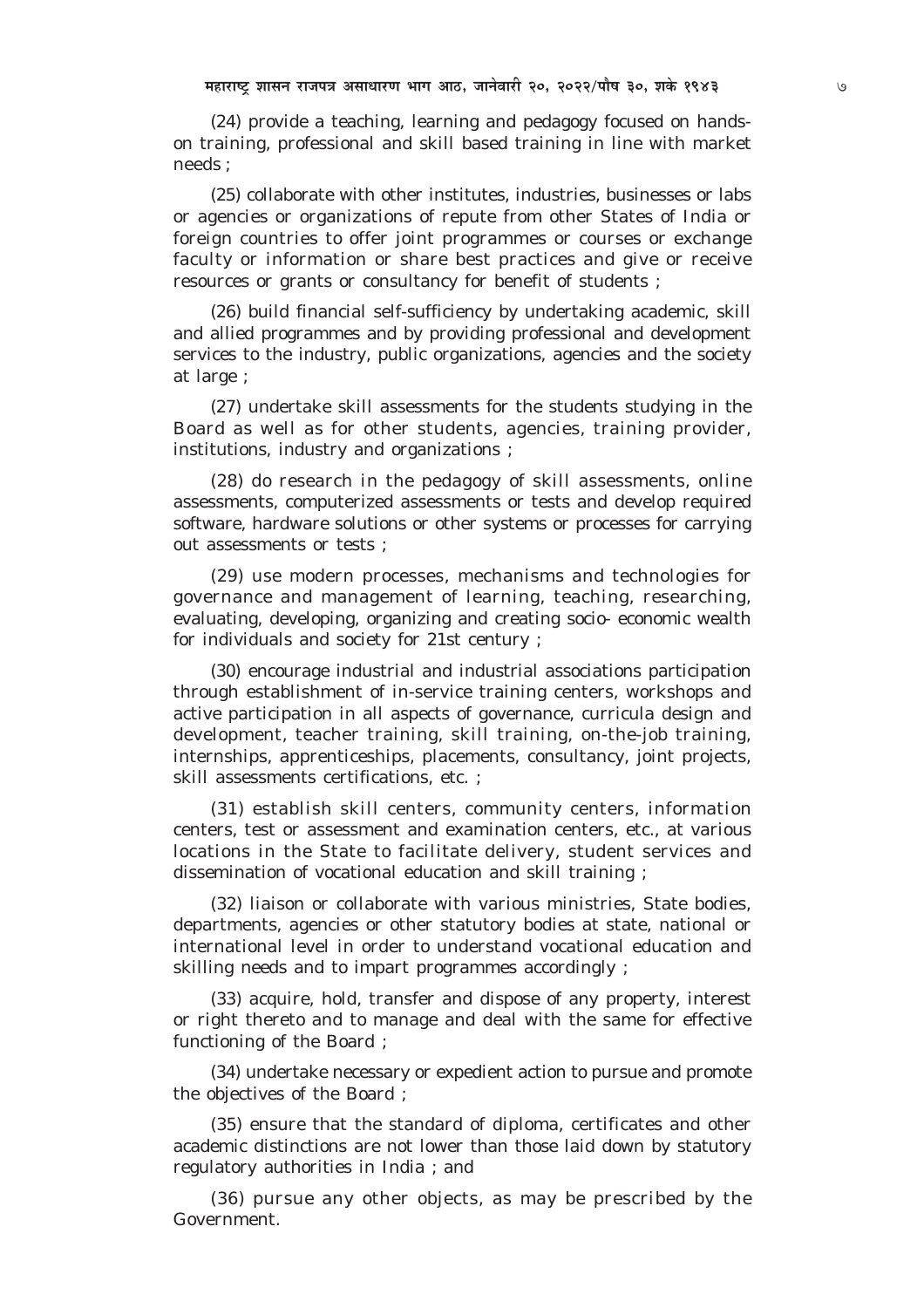Appointment conditions of

**7.** *(1)* The Board shall have a Director who shall be appointed by the and term of Government from amongst the Joint Directors of Vocational Education and office and **Educational Educational** and Training or any diffusion of Training of the Directorate of Vocational Educational and Training or any service of other equivalent or higher post thereto, and his name shall be published by Director. the Government by notification in the *Official Gazette*.

> *(2)* The Director shall hold office for term of five years from the date of the publication of his name in the *Official Gazette*.

> *(3)* Nothing in sub-section *(2)* shall affect the power of the Government to transfer in the exigencies of public service, the Director to any other post under the Government during such term; and if the Director is superannuated in the service of the Government, he shall cease to be the Director, unless his services are extended or he is re-employed in the service of the Government and he is not transferred to some other post.

> *(4)* The Government may, from time to time, extend the term of office of the Director of the Board, however, the aggregate period of the term shall not exceed ten years.

> *(5)* The Director shall be an employee of the Government, equivalent to the post of the Joint Director of the Directorate of Vocational Education and Training and other conditions of service and rules of recruitment of the Director shall remain same as of the Joint Director of the Directorate of Vocational Education and Training.

> *(6)* Where a temporary vacancy of the Director occurs by reason of leave, illness or other cause, the Government may appoint another person to be the Director.

**8.** *(1)* The members of the Board, other than the *ex officio* members, and allowances shall hold office for a term of five years from the date on which their names are published in the *Official Gazette.* Board. Term of office to members of

> *(2)* The term of office of outgoing members shall extend to, and expire with, the day immediately preceding the date on which the names of their successors are published in the *Official Gazette.*

> *(3)* The members other than *ex officio* members shall be entitled to such compensatory allowances as may be determined by regulations.

Establishment Council.

**9.** *(1)* The Government shall, by notification in the *Official Gazette,* of Governing establish the Governing Council, which shall be an apex body to control and monitor the matters pertaining to diploma and certificate level courses of skill development, vocational education and training, assessment and examination at state level.

*(2)* The Governing Council shall consist of the following, namely :—

|     | (a) the Minister for Skill Development, | President;      |  |
|-----|-----------------------------------------|-----------------|--|
|     | Employment and Entrepreneurship,        |                 |  |
|     | Government of Maharashtra,              |                 |  |
| (b) | the Minister of State for Skill         | Vice-President; |  |
|     | Development, Employment and             |                 |  |
|     | Entrepreneurship, Government of         |                 |  |
|     | Maharashtra,                            |                 |  |
| (c) | the Secretary, Skill Development,       | Member ;        |  |
|     | <b>Employment and Entrepreneurship</b>  |                 |  |

Department, Government of Maharashtra,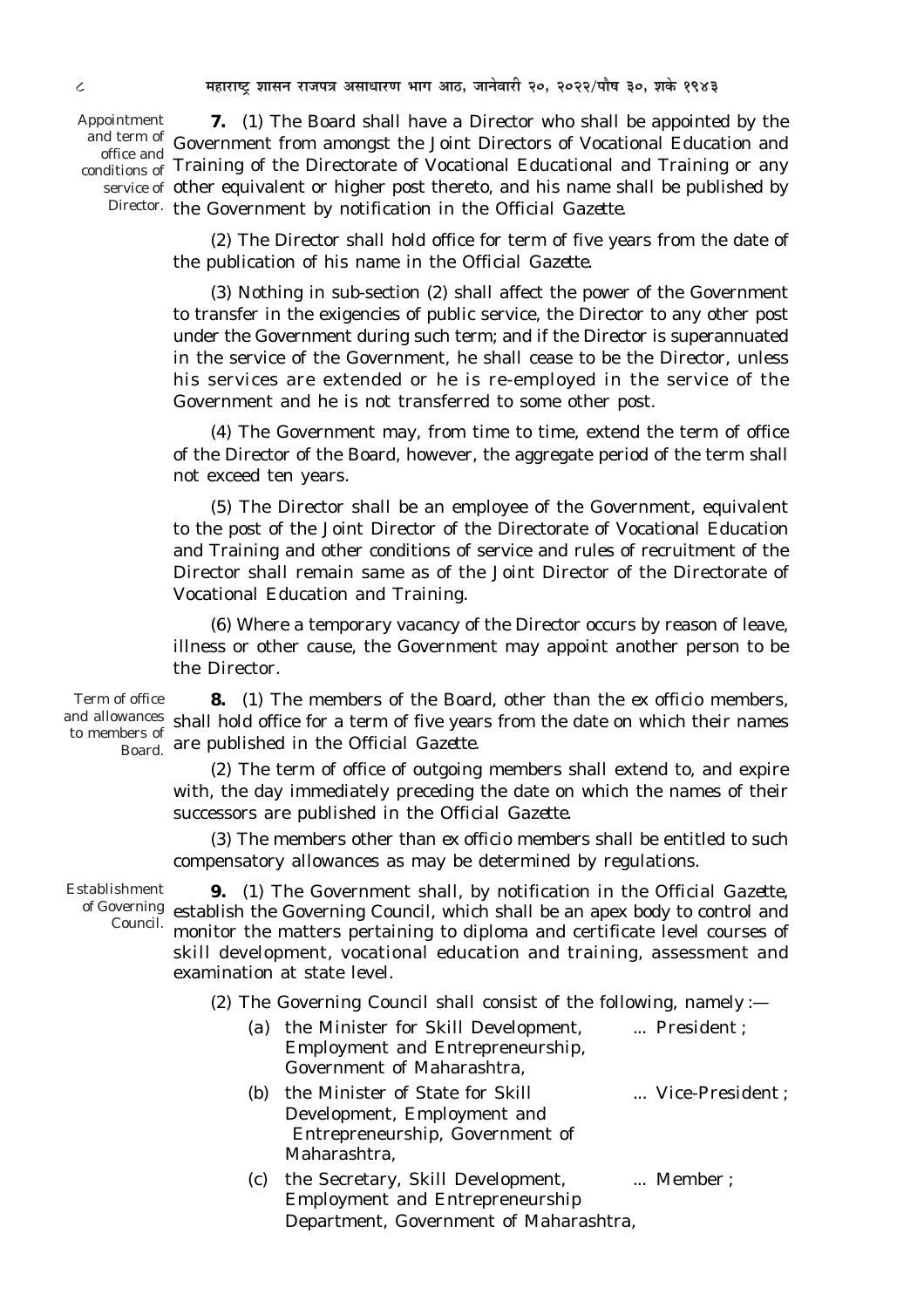| (d)               | the Secretary, Finance Department,<br>Government of Maharashtra or his<br>nominee not below the rank of<br>Deputy Secretary,                                  | Member;               |
|-------------------|---------------------------------------------------------------------------------------------------------------------------------------------------------------|-----------------------|
| (e)               | the Secretary, Industry Department,<br>Government of Maharashtra or<br>his nominee not below the rank of<br>Deputy Secretary,                                 | Member;               |
| (f)               | the Secretary, Labour Department,<br>Government of Maharashtra or his<br>nominee not below the rank of<br>Deputy Secretary,                                   | Member;               |
| (g)               | the Secretary, Higher and<br><b>Technical Education Department,</b><br>Government of Maharashtra or his<br>nominee not below the rank of<br>Deputy Secretary, | Member;               |
| (h)               | the Secretary, School Education and Sports Member;<br>Department, Government of Maharashtra<br>or his nominee not below the rank of<br>Deputy Secretary,      |                       |
| (i)               | the Commissioner, Skill Development,<br>Employment and Entrepreneurship,<br>Maharashtra State, Konkan Bhavan,<br>Navi Mumbai,                                 | Member;               |
| (j)               | the Director, Directorate of<br>Vocational Education and Training,<br>Maharashtra State,                                                                      | Member;               |
| (k)               | three members nominated by the<br>Government from the Industries,                                                                                             | Members;              |
| $\left( l\right)$ | the Director, Maharashtra State Board<br>of Skill, Vocational Education and<br>Training.                                                                      | Member-<br>Secretary. |

(3) The names of the persons other than the ex officio members, who have been nominated, from time to time, as members of the Governing Council, shall be published by the Government by notification in the Official **Gazette** 

(4) The tenure of the nominated members of the Governing Council shall be for a period of five years unless terminated earlier by the Government.

(5) The Governing Council shall meet not less than twice in every year, and a period of not more than six months shall intervene between two successive meetings.

 $(6)$  The nominated members shall receive such allowance, as may be determined by the Government, for meeting the personal expenditure in attending the meeting or in performing any other functions as members.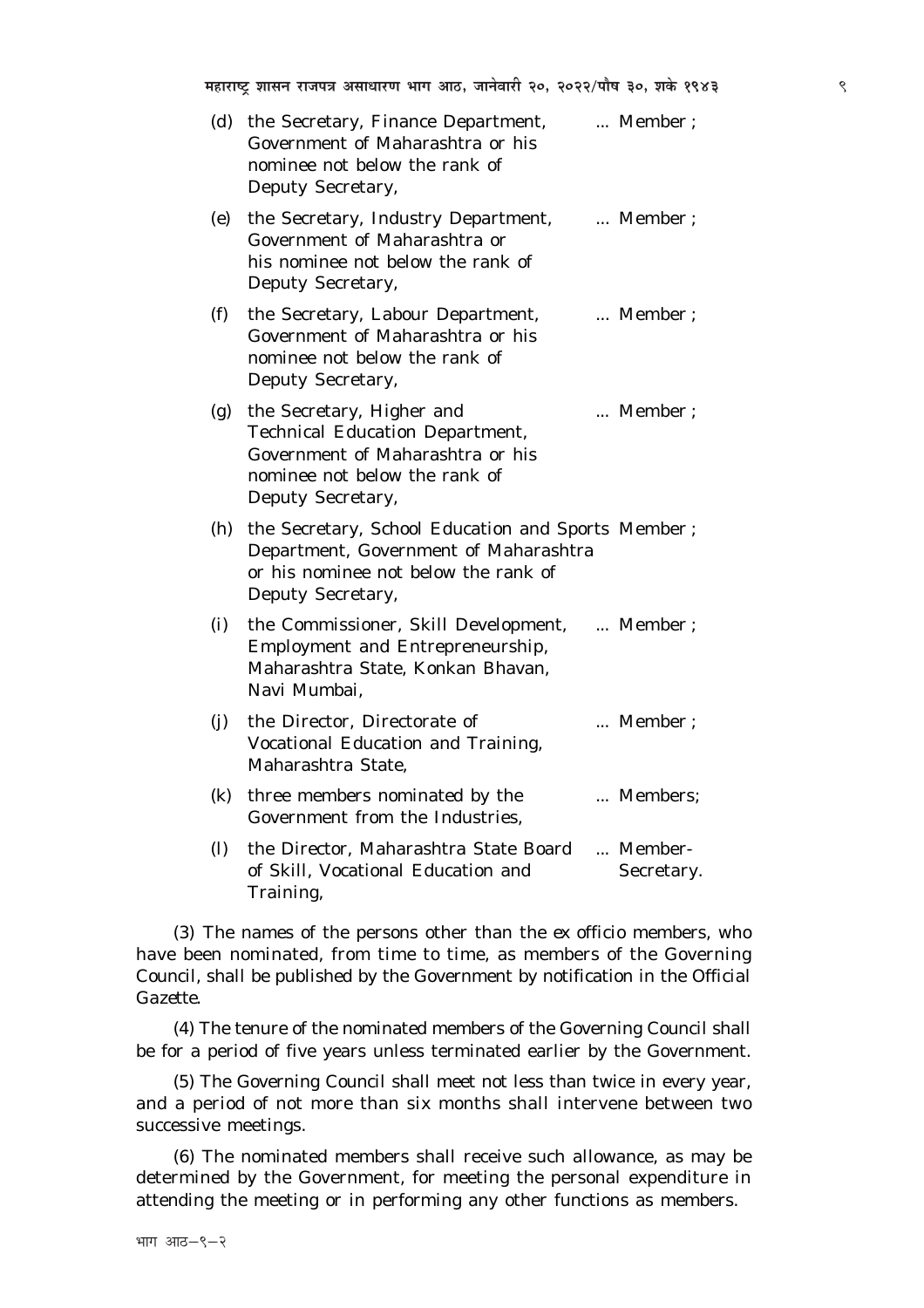Disqualification and members of Governing Council or any Committee.

**10.** A person shall be disqualified for being appointed or the of Chairperson nominated as, or for continuing as, the Chairperson or a member of the Board  $\frac{1}{100}$  and  $\frac{1}{100}$  or Governing Council or any Committee appointed under this Act,—

> *(a)* if he directly or indirectly, by himself or his partner has any share or interest in any work done by order of, or any contract entered into on behalf of the Board ;

*(b)* if he is a person against whom an order of removal from office has been made under section 13 :

Provided that, a person against whom such order is made, shall not be deemed to have been disqualified under this clause, if five years or such lesser period as the Government may specify, has elapsed from the date of his removal from office.

**11.** All casual vacancies in office of the members of the Board, the vacancies. Governing Council or any Committee constituted by the Board, shall be filled as soon as may be, by nomination or appointment, as the case may be; and the person nominated or appointed in a vacancy shall hold office so long only as the member in whose place he is nominated or appointed would have held it, if the vacancy had not occurred. Casual

**12.** A member of the Board and the Governing Council except the *ex* of member. *officio* member, may resign his office at any time by tendering his resignation in writing to the Chairperson of the Board or the President of the Governing Council, as the case may be, and such member shall be deemed to have vacated his office as soon as the Chairperson or the President, as the case may be, has received his resignation. Resignation

**13.** *(1)* The Government may, on the recommendation of the Board, and after making such further inquiry, as it may think fit, to make by order, remove any member of Board or any Committee thereof, in such manner if, a member,— Removal of member.

> *(a)* has been convicted by a court in India for any offence involving moral turpitude ; or

*(b)* is an undischarged insolvent ; or

*(c)* has been declared physically disable by such medical authority as the Government may specify ; or

*(d)* is of unsound mind and stands so declared by a competent court ; or

*(e)* is acting in a way detrimental to the aims and objects of the Board :

Provided that, no such recommendation shall be made by the Board or no order shall be made under clause *(e),* unless he has been given a reasonable opportunity of showing cause why such recommendation or order should not be made.

*(2)* The Government may *suo motu,* by order, remove any member of the Board or any Committee, nominated or appointed, whose activities are, in the opinion of the Government detrimental to or obstruct the proper functioning of the Board or of any Committee thereof :

Provided that, no member shall be removed from the office unless he has been given a reasonable opportunity of showing cause why such order should not be made against him.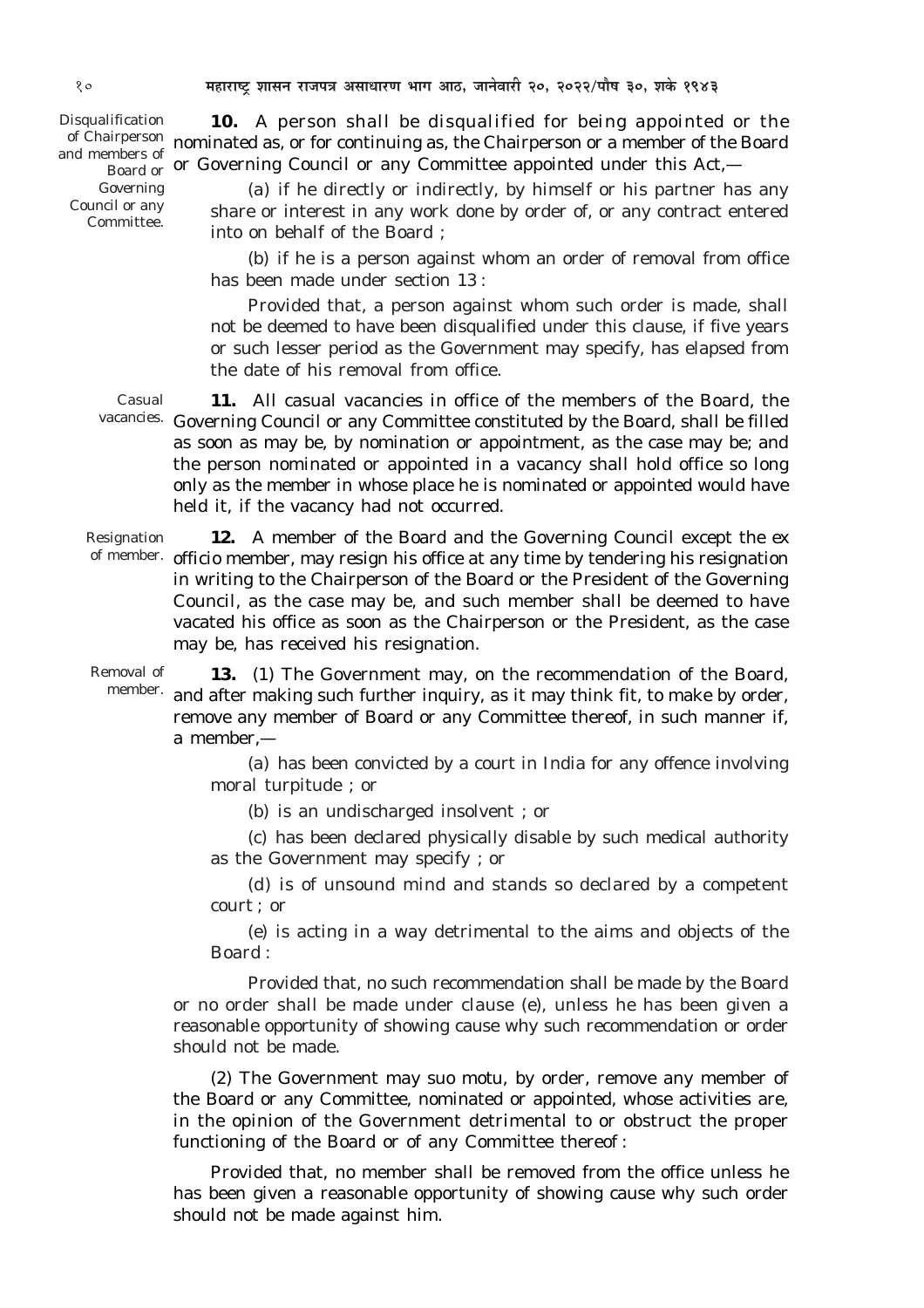*(3)* Notwithstanding anything contained in sub-sections *(1)* and *(2),* the nominated member of the Board shall hold office during the pleasure of the Government and shall be removed at any time by the Government, if it deems fit.

14. (1) The Board shall meet not less than twice in every year, and Meetings of six months shall not intervene between two successive meetings.

*(2)* The Chairperson of the Board may at any time, if the exigencies so demand, and upon a written request made by not less than one-third of the total number of members of the Board shall call a special meeting of the Board on a date not later than twenty-one days after the receipt of such request by the Chairperson.

15. If the Chairperson or a member of the Board or any Committee Vacancy of becomes subject to any of the disqualifications mentioned in section 10, his Chairperson or office shall thereupon be declared vacant by the Government.

16. If a member nominated or appointed to the Board remains absent Vacancy of without permission of the Board from three consecutive meetings thereof, member his office shall thereupon become vacant and shall be so declared by the  $\frac{\text{owing to}}{\text{absence}}$ Chairperson.

17. In case of any dispute as to whether the office of the Chairperson Decision on or a member has to become vacant under section 15 or 16, the same shall be question as to referred to the Government and the decision of the Government in the matter shall be final. vacancy.

**18.** No act or proceedings of the Board or Governing Council or any Acts and Committee shall be invalid merely by reason of any vacancy in or any defect proceedings in the constitution of such Board or Governing Council or Committee.

not invalidated by vacancies or defects in constitution of Board or Governing Council or

Committees.

of

Committees.

**19.** The Board may invite any person who in its opinion is an expert Power to in the field of Vocational Education, Training, Skill Development and invite experts Entrepreneurship or any other relevant field or any officer of the  $\frac{1}{24}$  meeting Government to attend its meeting or of its Committees, if the subject with which the expert or officer is concerned is likely to come up for discussion or consideration at such meeting. at meeting.

**20.** *(1)* The Board shall constitute the following Committees, namely :— Constitution

- *(a)* Academic Committee ;
- *(b)* Finance Committee ;
- *(c)* Sector Skill Committees ;
- *(d)* Assessment, Examination and Certification Committee ;
- *(e)* Accreditation, Affiliation and Equivalence Committee.

Board.

member owing to disqualification.

absence without permission.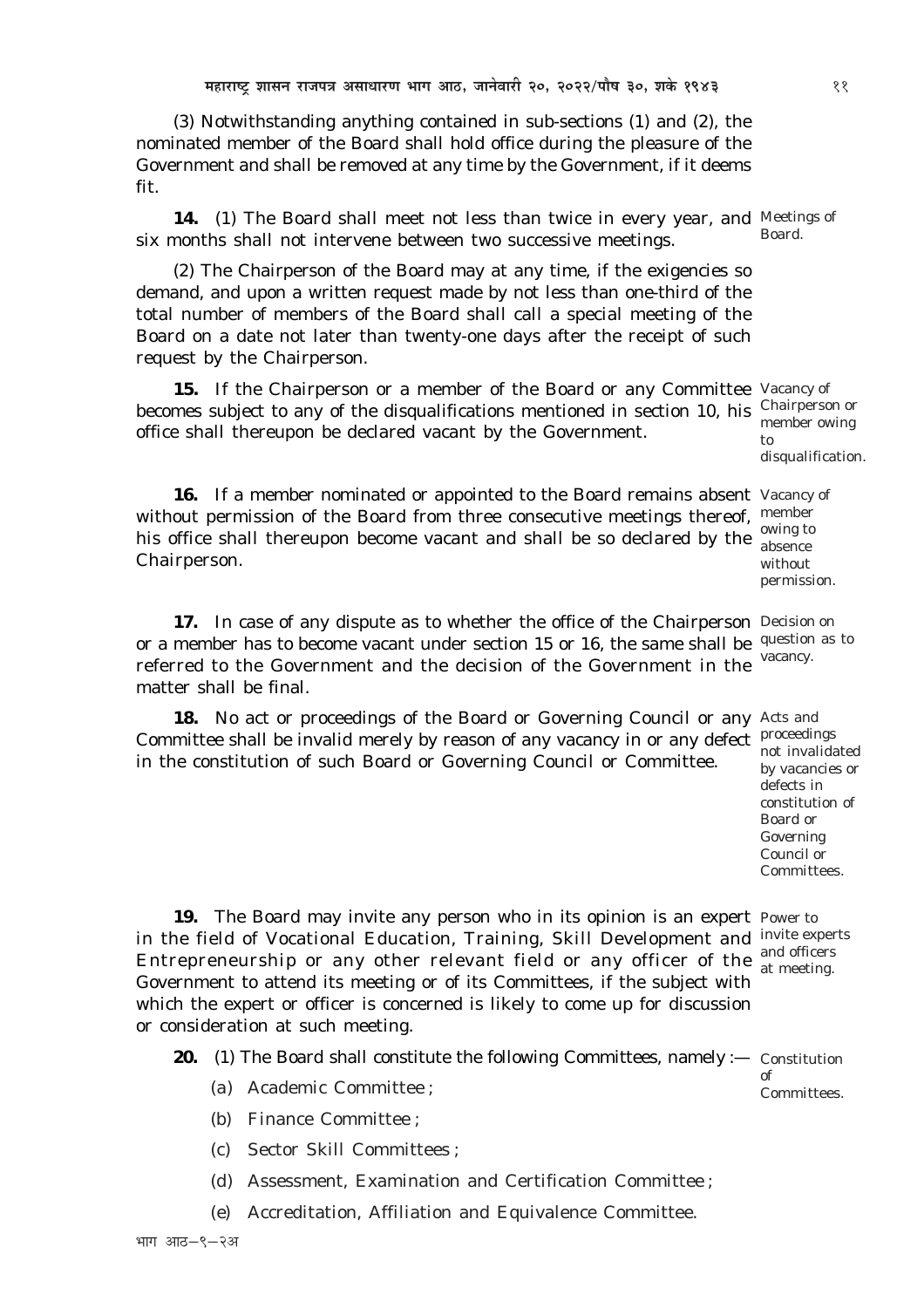*(2)* The Board may constitute such other Committees as it thinks necessary for efficient performance of its functions.

*(3)* The number of members of every Committee constituted by the Board, the term of office of its members and the duties and functions to be discharged by such Committee shall be such as may be prescribed by regulations.

Government employees of

**21**. *(1)* The permanent employees of the existing Board shall continue officers and in the services of the Board and shall be subject to the provisions of this  $\beta$ <sub>Board.</sub> Act and the regulations made thereunder :

Provided that,—

*(a)* during the period of such employment all matters relating to the pay, leave, retirement, allowances, pension, provident fund and other conditions of service of the members of the said staff shall be regulated by the Maharashtra Civil Services Rules or such other rules as may, from time to time, be made by the Government ;

*(b)* any such member shall have right of appeal to the Government against the order of rejection, dismissal or removal from service, fine or any other punishment.

*(2)* The permanent employees of the existing Board shall be transferable under the respective cadre of the Directorate of Vocational Education and Training in any of its offices or institution where the vacancy exists.

*(3)* The employees appointed on contractual basis on the existing Board shall continue subject to the conditions as they were appointed.

*(4)* All expenditure which the existing Board may have incurred before the commencement of this Act in connection with any of the purposes of the existing Board, shall be deemed to be advance towards capital expenditure by the Government to the Board under section 41 on that date, and all assets acquired by such expenditure shall vest into the Board.

**22.** *(1)* The Board shall have the Secretary, who shall be appointed powers and by the Government. Appointment,

duties of Secretary, and officers of Board.

*(2)* The Secretary shall, subject to the control of the Director, be the Executive Officer of the Board, and all other officers and servants for the time being serving under the Board, shall be subordinate to him.

*(3)* The Secretary shall be entitled to be present at the meetings of the Governing Council and Board and shall be the Member-Secretary of the Board.

*(4)* In all suits and other legal proceedings by or against the Board, the pleading shall be signed and verified by the Secretary of the Board and all processes in such suits and proceedings shall be issued to and served on the Secretary of the Board.

*(5)* The Secretary shall exercise such other powers and perform such other duties as may be prescribed by regulations.

*(6)* The Government shall appoint the required number of technical staff such as Joint Secretary, Deputy Secretaries, Assistant Secretaries, Inspector, Controller of Examination, and other staff such as Administrative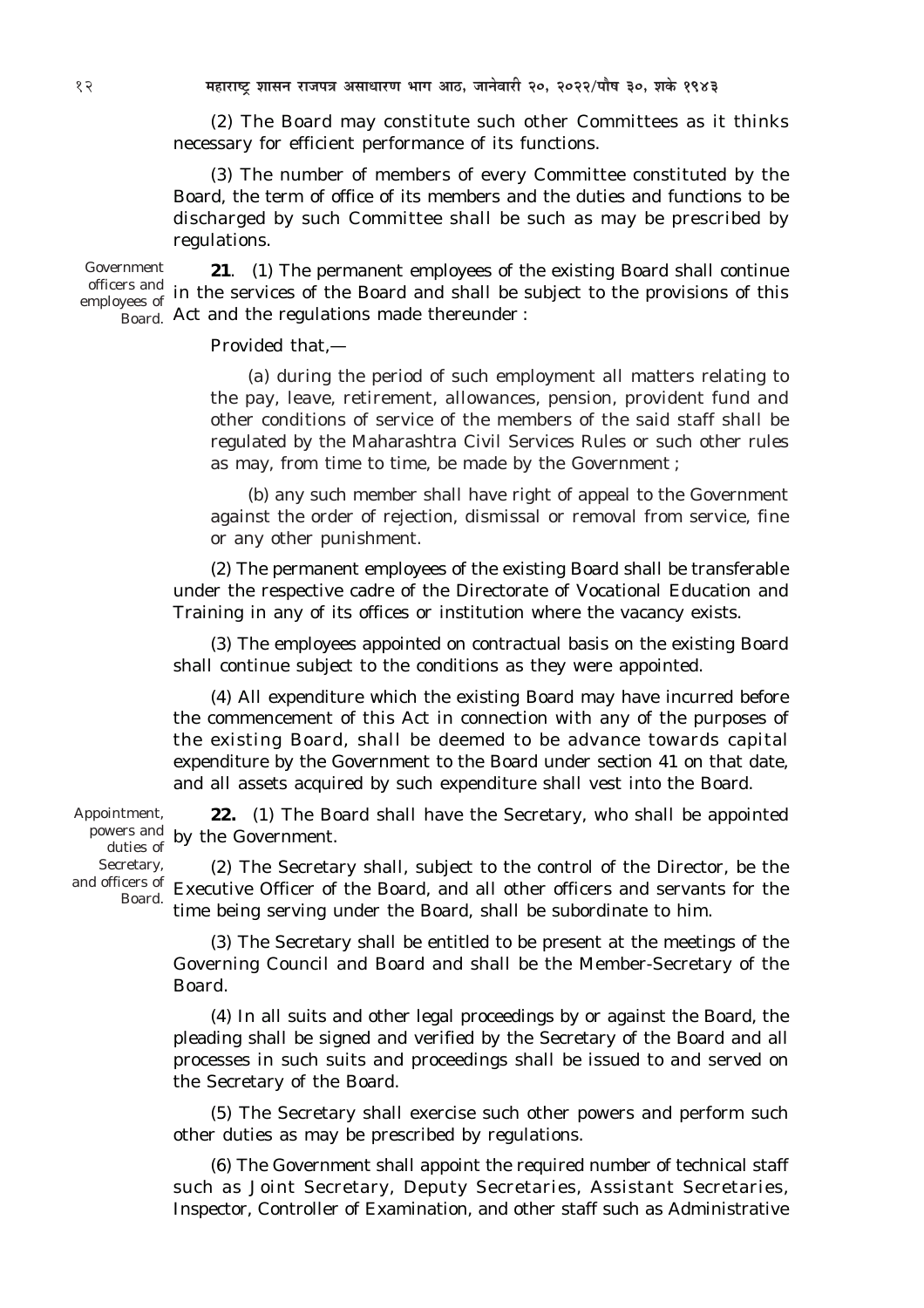Officer and Account Officers for the Board on the recommendation of the Board.

*(7)* The employees appointed under sub-section (*6*) shall exercise such powers and perform such duties of the Secretary as are, respectively assigned to them by the Secretary under the general or special orders issued in this behalf.

*(8)* The employees specified in sub-section *(6)* shall be the servants of the Government, and the salaries and allowances shall be paid from the Consolidated Fund of the Government and other conditions of service of these officers and staff shall be such as may be determined by the Government.

**23.** (1) The Board may, with the approval of the Government, appoint Other officers such other officers and servants, as it considers necessary, for the efficient <sup>and</sup> performance of its functions under this Act.

employees of Board.

*(2)* The salaries, allowances and other conditions of service of the officers and servants appointed under sub-section *(1),* shall be such as may be determined by the Board by regulations.

## CHAPTER III

POWERS AND DUTIES OF GOVERNING COUNCIL AND BOARD

**24.** Subject to the provisions of this Act, the powers and duties of the Powers and Governing Council shall be as follows, namely :—

duties of Governing

(a) to act on the matters referred by the Board and to approve the Council. recommendations and decisions of the Board for implementation ;

*(b)* to prepare perspective development plan in consultation with industry ;

*(c)* to approve matters related to staff regulations and approval thereof ;

*(d)* to recommend the Government to carry test audit of accounts of the Board regularly and at such intervals as the Governing Council may deem fit;

*(e)* to decide accreditation policy of the institutes ;

*(f)* to exercise the powers relating to financial matters which are referred by the Board ;

*(g)* to approve the budget recommended by the Board ;

*(h)* to give directions to the Board in respect of the implementation of various policy decisions taken by the Government, from time to time ;

*(i)* to approve the rules and procedures for appointment of officers and other employees of the Board, their qualifications, terms and conditions of services including conduct, discipline and duties, mode of recruitment, pay scales, etc. ;

*(j)* to recommend the Government to conduct an enquiry in respect of any matter concerning the proper conduct, working and finances of the institutes under the Board.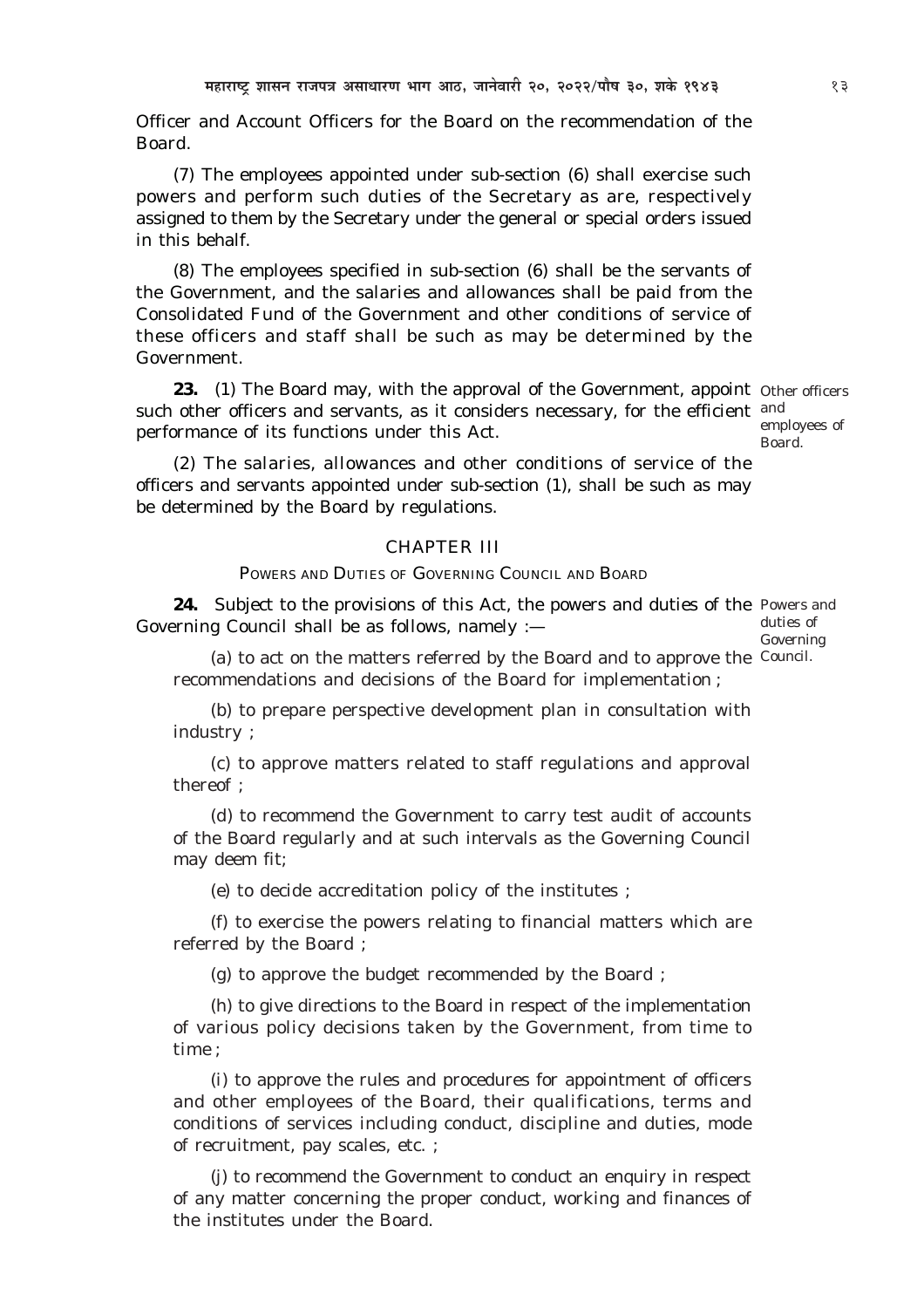Powers and 25. Subject to the provision of this Act, the powers and duties of the duties of Board shall be as follows, namely :-Board.

> $(1)$  to provide facilities and promote vocational education and trainings in emerging areas of skill, including new frontiers in which future jobs are going to be created such as Automotive, Apparel and Furnishing, Aviation and Aerospace, Media and Entertainment, Film, Capital Goods, Communication, Design, Technology, Management and Entrepreneurship, Business, Banking and Insurance, Healthcare, Hospitality, Logistics, Sports, Travel and Tourism, Life Sciences Applied and Creative Arts, Humanities, Data Science and Artificial Intelligence, E-Business, Retail, Analytics, Agri Business, related to industry 4.0 and any other fields of study including the imparting of skills that have employment potentiality;

> $(2)$  to develop curriculum packages and credit frameworks for different levels in accordance with the National Occupational Standards as specified by the National Skill Qualification Framework or as may be defined by the Board;

> $(3)$  to define norms and parameters of vocational education and training, skill education, teaching and instruction, consistent with the credit framework and curriculum packages, in such skill and allied areas as the Board may deem fit;

> (4) to determine standards of admission to the courses of the Board, which may include an entrance examination, evaluation or any other method of testing or as may be defined by the Board;

> $(5)$  to determine, specify and receive payment of fees and penalties and other charges, as the Board may deem fit, from students and any other person, institution, industry or body corporate for assessment and examinations and other services, including security deposit, affiliation, enrollment, consultancy, conferring autonomy, equivalence and advisory services, provided by the Board;

> $(6)$  to facilitate instruction, in accordance with the credit framework and curriculum packages, in such skill and allied areas as the Board may deem fit, for the dissemination of knowledge and skills training and consistent with its objects;

> (7) to award diplomas, certificates and other distinctions to candidates on behalf of the Government after passing the final examination of Board, as the case may be;

> $(8)$  to define norms of, examination or any other measure of assessment of knowledge and competency of a student of, or admission to, the institutions of skill education, vocational education and training affiliated to it:

> $(9)$  to hold examinations or other assessments of knowledge or competency, or other assessment systems affiliated to it, as the Board may, from time to time, determine;

> $(10)$  to affiliate and recognize vocational education and training and skill education institutions, training establishments, industry establishments, community centres, assessment bodies and skill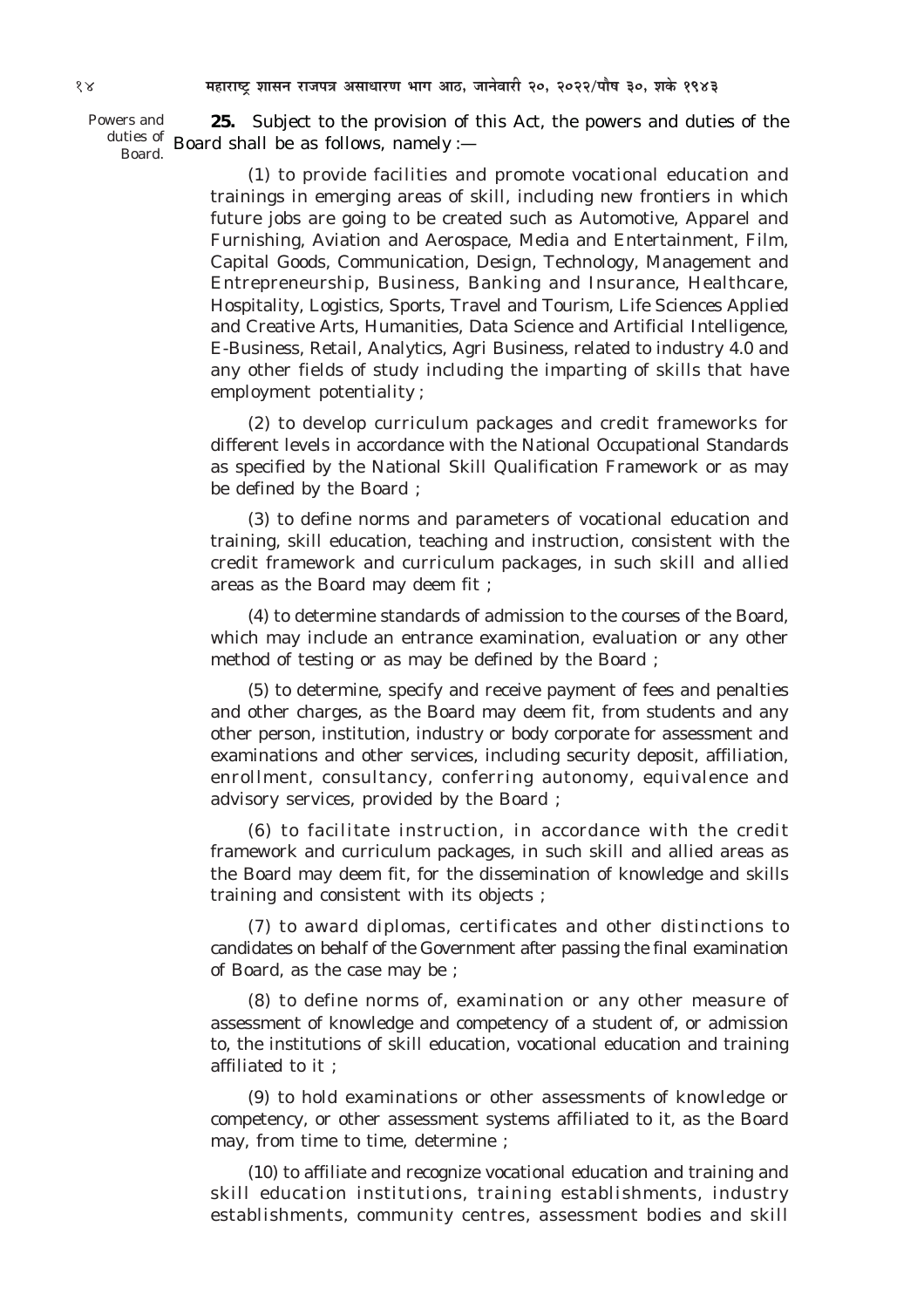development centres, in such manner and in accordance with such parameters as may be specified by the Board;

 $(11)$  to confer autonomous status on an institution in the manner laid down by the Board :

 $(12)$  to recognize industries, companies, national and international partners for purposes of practical training of students in skill, and to define norms for recognition of competency attained by a student in such practical training in industry for the purpose of earning credits;

 $(13)$  to recommend to Government for grant of permission to all institute imparting vocational education and training, skill development and entrepreneurship education for certificate and diploma level examination:

 $(14)$  to define norms and measures of assessment for recognition of prior learning and competency in skills, based on relevant experience at work or in industry and to assign credits for such prior learning or competency in accordance with the credit framework and to confer certificate for recognition of prior learning;

 $(15)$  to introduce semester system, continuous evaluation and choice-based credit system enabling credit transfer and joint diploma or dual diploma programmes with other academic institutions;

 $(16)$  to introduce blended or distance or open or online courses of vocational education and training, skill development and entrepreneurship education;

 $(17)$  to lay down parameters for assessment certification and accreditation of skill trainers and training institutions in accordance with the norms prescribed, or in their absence, such norms as may be determined by the Board;

 $(18)$  to create administrative and other technical posts and to make appointments thereto with the prior approval of the Government;

 $(19)$  to undertake, or cause to be undertaken, such studies for assessment of skill needs as may be required in the future and to prepare and maintain a database of skills assessment and requirements in terms of the emerging employment market, as the case may be, relevant to the instructions imparted or proposed to be imparted by the affiliated institutions:

(20) to collaborate with any other University or institution of national importance in offering joint diploma programmes for bridging skill education with higher education;

 $(21)$  to promote international collaboration with institutions of vocational education and training for the purpose of developing competency, knowledge and ability to global standards and award joint certificate and diploma with prior permission of the Government;

(22) to advice the Government on matters of policy relating to Certificate and Diploma Level Vocational Education and Training, Skill Development and Entrepreneurship program of Central and State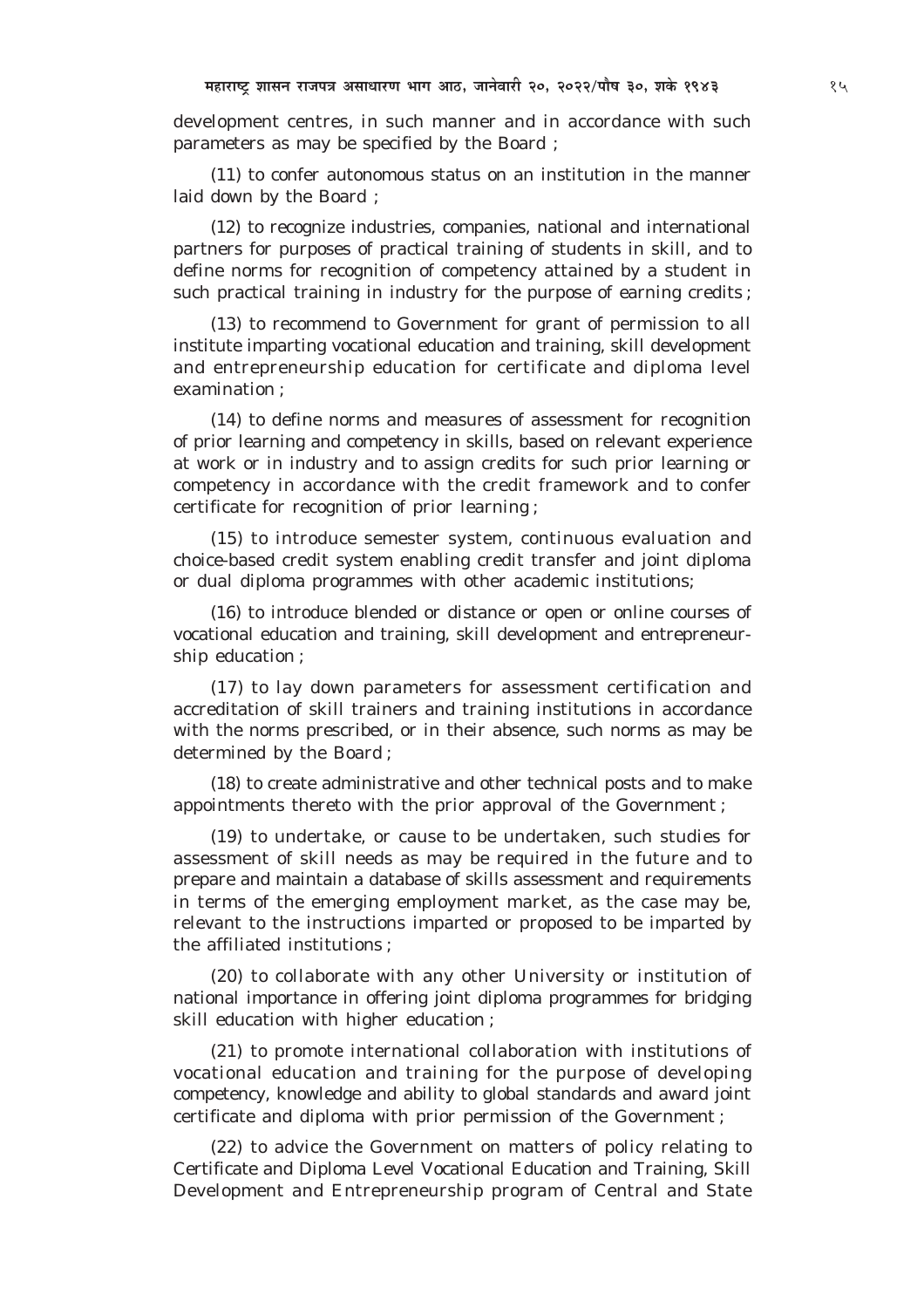16 **¨É½þÉ®úɹ]Åõ ¶ÉɺÉxÉ ®úÉVÉ{ÉjÉ +ºÉÉvÉÉ®úhÉ ¦ÉÉMÉ +É`ö, VÉÉxÉä´ÉÉ®úÒ 20, 2022/{ÉÉè¹É 30, ¶ÉEäò 1943**

Government in general, and on the following matters, in particular, namely :—

*(a)* co-ordination in between National policies and State policies in certificate and diploma level vocational education and training, skill development and entrepreneurship education ;

*(b)* co-ordination in between National Skill Development Agency, National Council of Vocational Education and Training and National Skill Development Corporation for National Skill Qualification Framework ;

*(c)* co-ordination with National Council of Vocational Education and Training for the implementation of policies ;

*(d)* co-ordination in between Secondary, Higher Secondary and university certificate level, diploma level and degree level vocational education and training, skill development and entrepreneurship education ;

*(e)* to maintain uniform standard of certificate and diploma level vocational education and training ;

*(f)* to lay down guiding principles for industry institute interaction for certification and assessment ;

*(23)* to lay down guiding principles for determining curricula and syllabi and also to prepare the detailed curricula and syllabi for certificate and diploma level vocational education and training, for all categories such as, regular, dual mode of training, part-time, correspondence course, yearly, semester pattern based courses and the likewise ;

*(24)* to prescribe and develop any book as text book and reference book or any other learning material, whether required for class room, on line or practical training and to prepare or cause to be prepared any book and print or non-print material or to publish or to produce directly or in collaboration with any other agency, any kind of learning material for certificate and diploma level vocational education and training courses ;

*(25)* to develop technological solutions and services in collaborations with industry on management and governance of online education, training and examination and assessment of the approved courses of the Board ;

*(26)* to conduct statistical and other research or training programs for the purpose of design, development, implementation and evaluation of the curriculum, teaching learning process and examination in collaboration with any agency within or outside India ;

*(27)* to approve the tailor-made customized courses of the Government and non-government organization for the purpose of recognition and affiliation ;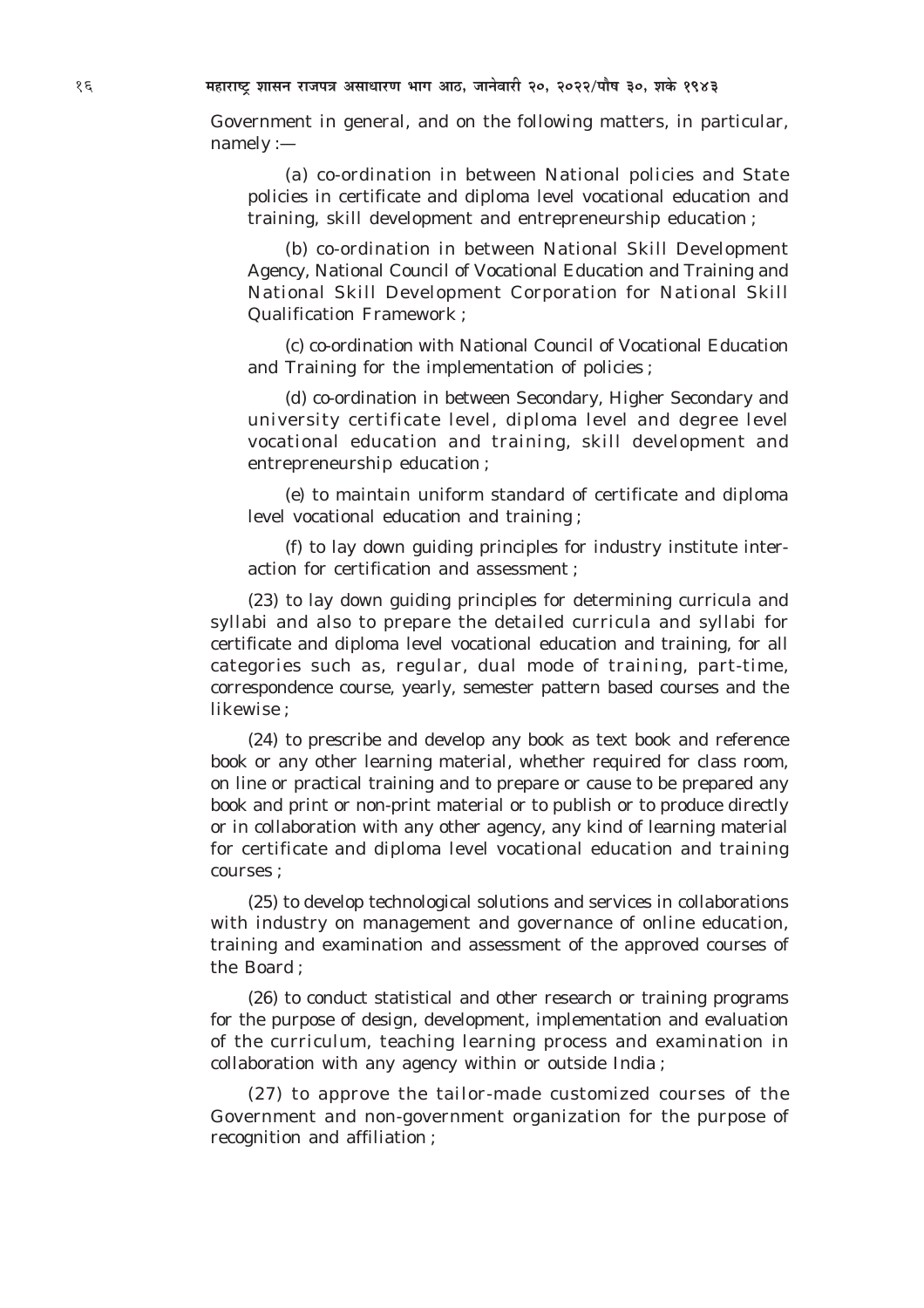*(28)* to recommend choice-based credit system in-line with skill development pedagogy, providing students the facility of multi-entryexit and credit banking and transfer at all levels ;

*(29)* to prescribe and regulate standard requirements for institutions in respect of basic facilities and other norms for affiliation and accreditation ;

*(30)* to call for any information from the institute recognized by it to ensure maintenance of academic standard, to call for special reports and information from the District level offices at the District Vocational Education and Training offices of the Directorate of Vocational Education and Training, Maharashtra State, on certificate and diploma level institutions recognised by it but not maintaining the required academic standard and to recommend the withdrawal of recognition to the Governing Council and will proceed as per the directives of Governing Council regarding the withdrawal or recommend action against such institute ;

*(31)* to require institutions recognized by the Board to extend their co-operation in the conduct of the examination and to withdraw the privileges of the Board from any institution, which fails to place at its disposal the facilities required to conduct examination after giving it a reasonable opportunity being heard before an order is made ;

*(32)* to prescribe the general conditions governing admission of regular candidates, ex-candidates and external candidates to the examination and to specify the conditions relating to eligibility, attendance and term-work on the fulfilment of which a candidate shall have a right to be admitted to and to appear at any such examination ;

*(33)* to establish skill development centers in collaboration with industry for the benefit of the industry and society for providing all types of relevant skills to students, in-service employees, working professionals and to undertake joint projects for the purpose of training or research ;

*(34)* to admit candidates for the examination, according to regulations, and to declare the result of the candidates appearing at the examination conducted on such date or dates as may be fixed, by the Board ;

*(35)* to conduct examination and assessment of Skill Development programmes including Artisans-to- Technocrat Scheme, State Apprenticeship Training Scheme, Vocational Education and Training at Pre Secondary School Certificate and 10+2 Level and award certificate and diploma level certificates as may be prescribed ;

*(36)* to make such provisions for integrated courses in same or different disciplines in the educational programmes of the Board ;

*(37)* to institute and to award scholarships, fellowships, stipends, medal, prizes and other rewards as also to prescribe condition therefor ;

*(38)* to receive gifts, grants, donations or benefactions from the Central Government and the State Government and to receive bequests, donations, endowments, and trusts and transfer of movable or immovable properties from testators, donors or transferors or interest therein or right thereto, as the case may be ;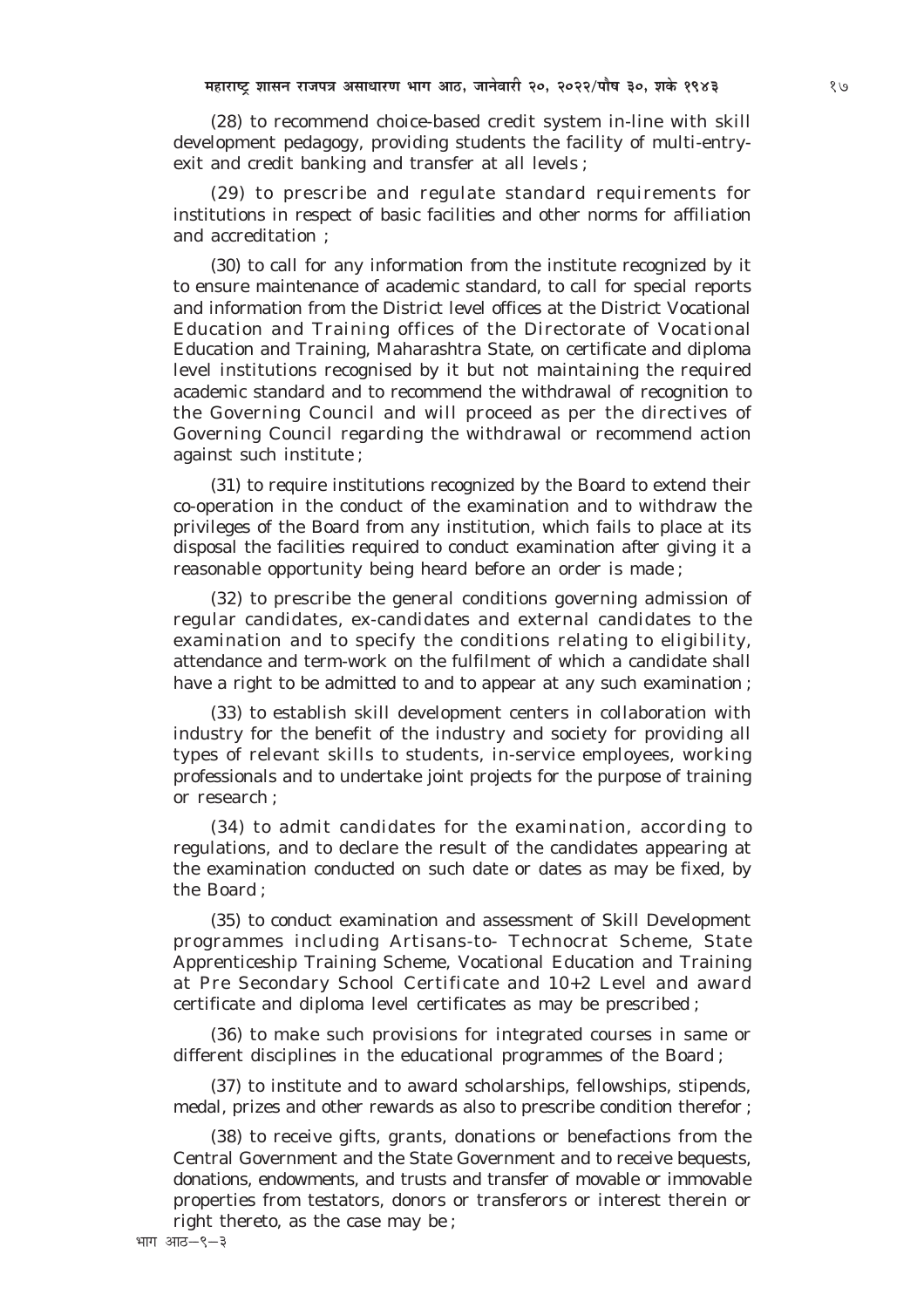*(39)* to hold any property, interest or right referred to in clause *(38)*, and to manage and deal with the same ;

*(40)* to create own, hold on hire any property or infrastructure required for functioning of Board office and District offices as may be necessary for attainment of its objects ;

*(41)* to purchase or to take on lease or leave and license any land or building, premises or infrastructure which may be necessary or convenient as the Board may deem fit for attainment of its objects ;

*(42)* to borrow with the previous approval of the State Government, on the security of the property of the Board, money for the purposes of the Board ;

*(43)* to invest the funds of the Board in or upon such securities and transpose any investment from time to time in the banks in the interest of the Board ;

*(44)* to constitute provident fund for the benefit of the officer and employees of the Board ;

*(45)* to approve the annual financial statement pertaining to the Board and to recommend to the Governing Council for sanctioning the annual budget ;

*(46)* to inspect and supervise generally the Board related working of the District level offices at the District Vocational Education and Training officers of the Directorate of Vocational Education and Training, Maharashtra State and to inspect periodically the accounts thereof ;

*(47)* to appoint the staff of the Board as per the regulations ;

*(48)* to appoint such Committees as it may think necessary for the efficient discharge of its function under this Act ;

*(49)* to make regulations for the purpose of carrying out effectively the provision of this Act ;

*(50)* to make bye-laws relating to matters such as procedure to be followed by the Board, their Committees and any other matter concerning the Board and their Committees that are not provided under this Act and the regulations made thereunder ;

*(51)* to carry out all such acts as may be necessary to achieve the objective of this Act so as to improve, extend, expand the certificate, diploma and advance diploma level vocational education and training, skill development and entrepreneurship education in the State and to maintain and improve standard of such certificate, diploma and advance diploma level vocational education and training, skill development and entrepreneurship education ;

*(52)* to make regulations for granting affiliation, recognition, equivalence, eligibility and autonomy to institutes and courses ;

*(53)* to appoint paper-setters, examiners, moderators, assessors, supervisors and other necessary personnel for conducting examination, assessment of candidate's performance and for compiling and declaration of results ;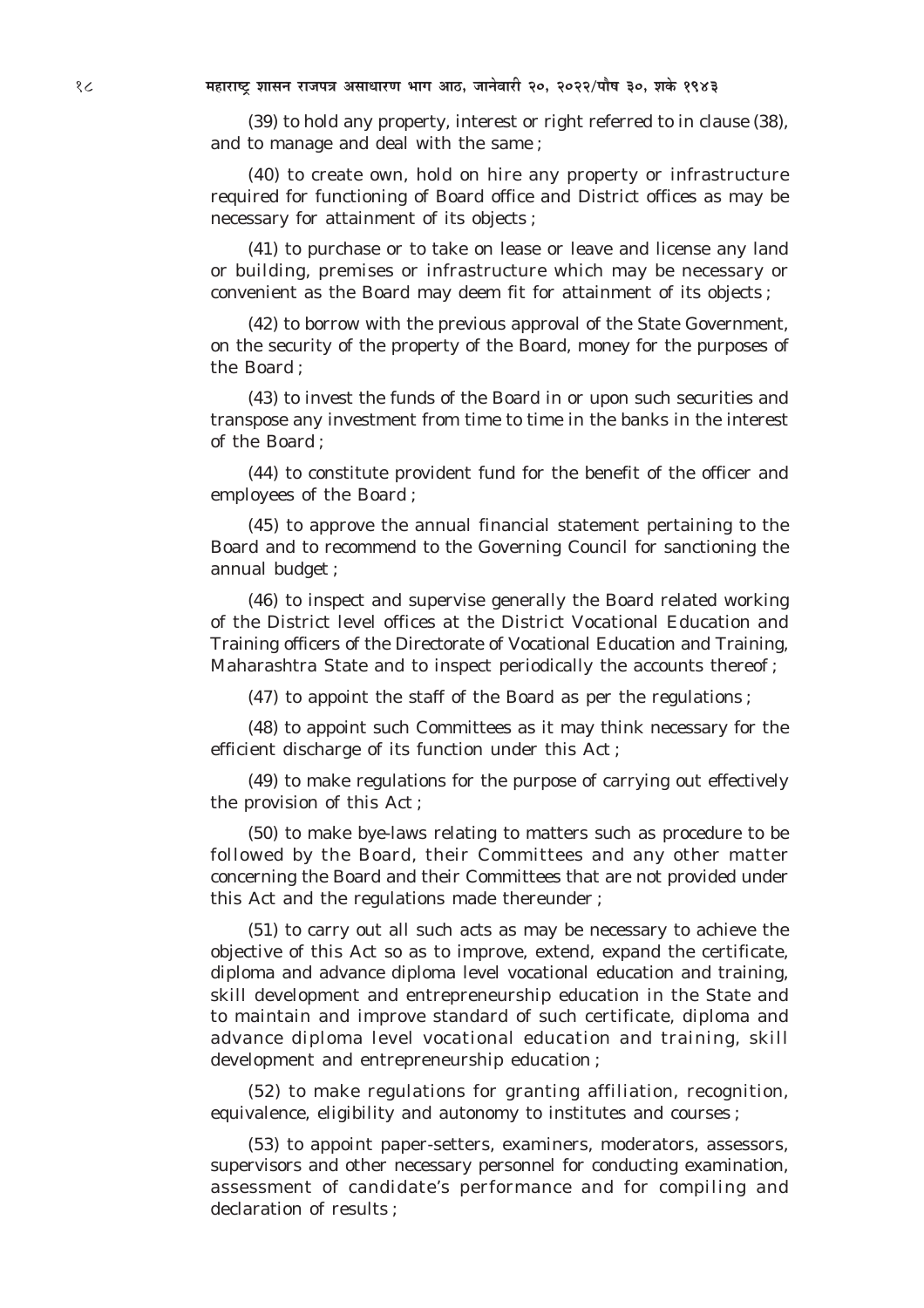*(54)* to conduct multiple enrolment cycles for Open and Online Learning programmes being offered by the Board ;

*(55)* to ensure that the standard of diplomas, certificates and other academic distinctions which are not lower than those laid down by statutory regulatory authorities in India ;

*(56)* to provide and acquire consultancy, affiliation and support services for furtherance of vocational education, training, skill development and entrepreneurship activities, including for affiliated institutions, examination boards, Universities, Government educational bodies, directorates and Government Department, etc., within or outside the Country ;

*(57)* to discharge the functions of the State Council of Vocational Training as per the guidelines of National Council of Vocational Education and Training or as may be prescribed by the Board ;

*(58)* to do all such acts and things, as may be necessary, conducive to the attainment of all or any of the objects of the Board.

**26.** (1) It shall be the duty of the Director of the Board to ensure that Powers and the provision of the Act and the regulations and bye-laws made thereunder,  $\frac{d$ uties of are observed effectively, and he shall have all the powers necessary for this  $\frac{\text{Director of}}{\text{Board}}$ purpose.

Board.

*(2)* The Director shall be the Principal Academic and Chief Executive Officer of the Board responsible for the development of academic programme. He shall oversee, monitor and control the general administration of the Board to ensure efficiency and good order.

*(3)* The Director shall be entitled to be present and address at any meeting of any committee of the Board.

*(4)* The Director shall ensure that the directions issued by the Government, Governing Council and Board are strictly complied with or, as the case may be, implemented.

*(5)* Where any matter is required to be regulated by regulations and bye-laws, but no regulations or bye-laws are made in that behalf, the Director may for the time being, regulate matter by issuing such directions as he thinks necessary, and shall place them before the Board in the next meeting for approval :

Provided that, such directions shall have to be converted into regulations or bye-laws, as the case may be, within one year of issuing such directions, failing which such directions shall automatically lapse, but not affecting the action taken thereby.

*(6)* In an emergency, which in the opinion of the Director of the Board, requires that immediate action should be taken, the Director shall take such action, as he deems necessary and shall thereafter report his action to the Board at its next meeting.

*(7)* The Director shall exercise such other powers and perform such other duties, as may be prescribed by regulations.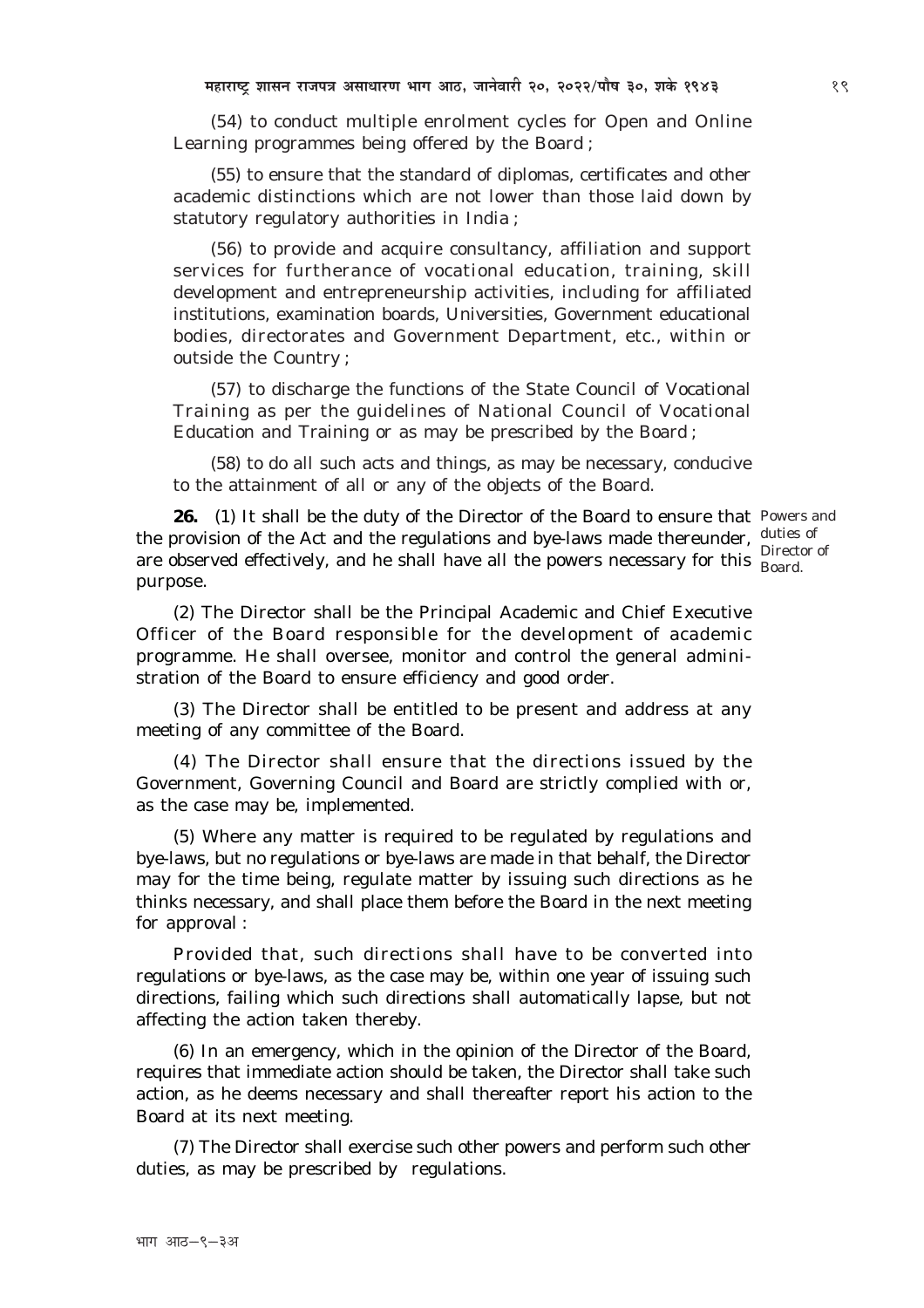Powers of directions.

**27.** *(1)* The Government shall have the power to issue such directions Government as it may consider necessary, after considering the advice (if any) tendered to issue the Board, in regard to all or any matters specified in section 25. The Board concerned shall comply with such directions.

> *(2)* The Government shall have right to address the Board with reference to anything it has conducted or done or is conducting or doing or intends to conduct or do and to communicate to the Board its views in the matter.

> *(3)* The Board shall report to the Government such action, if any, as it proposes to take or has taken upon the communication, and shall furnish an explanation if it fails to take action.

> *(4)* If the Board does not take action within a reasonable time, to the satisfaction of the Government, the Government may after considering any explanation furnished or representation made by the Board, issue such direction consistent with this Act as it may think fit, and the Board shall comply with such directions.

> *(5)* In an emergency, which in the opinion of the Government, require that immediate action should be taken, the Government may take such action consistent with this Act, as it deems necessary, without previous consultation with the Board and shall forthwith inform it of the action taken.

> *(6)* The Government may, by order in writing, specifying the reason thereof, suspend the execution of any resolution or order of the Board and prohibit the doing of the action ordered to be or purporting to be ordered to be done by the Board, if the Government is of the opinion that such resolution, order or act, is in excess of the powers conferred by or under this Act upon the Board.

#### CHAPTER IV

PERMISSION, AFFILIATION, CONFERRING AUTONOMOUS STATUS AND EQUIVALENCE

**28.** *(1)* The management applying for affiliation and management permission whose institution has been granted affiliation for a period specified, shall affiliation. give and comply with the following undertakings,— Conditions of and

> *(a)* that the provisions of the Act and regulations made thereunder and the standing orders and directions of the Board shall be observed ;

> *(b)* that there shall be a separate local managing committee provided for an affiliated institution ;

> *(c)* that the number of students admitted for courses of study shall not exceed the limits prescribed by the Board and the Government, from time to time ;

> *(d)* that there shall be suitable and adequate physical facilities such as buildings, laboratories, libraries, books, equipment and machineries required for teaching and research, hostels, gymnasium, as may be prescribed by regulations ;

> *(e)* that the financial resources of the institution shall be such as to make due provision for its continued maintenance and working ;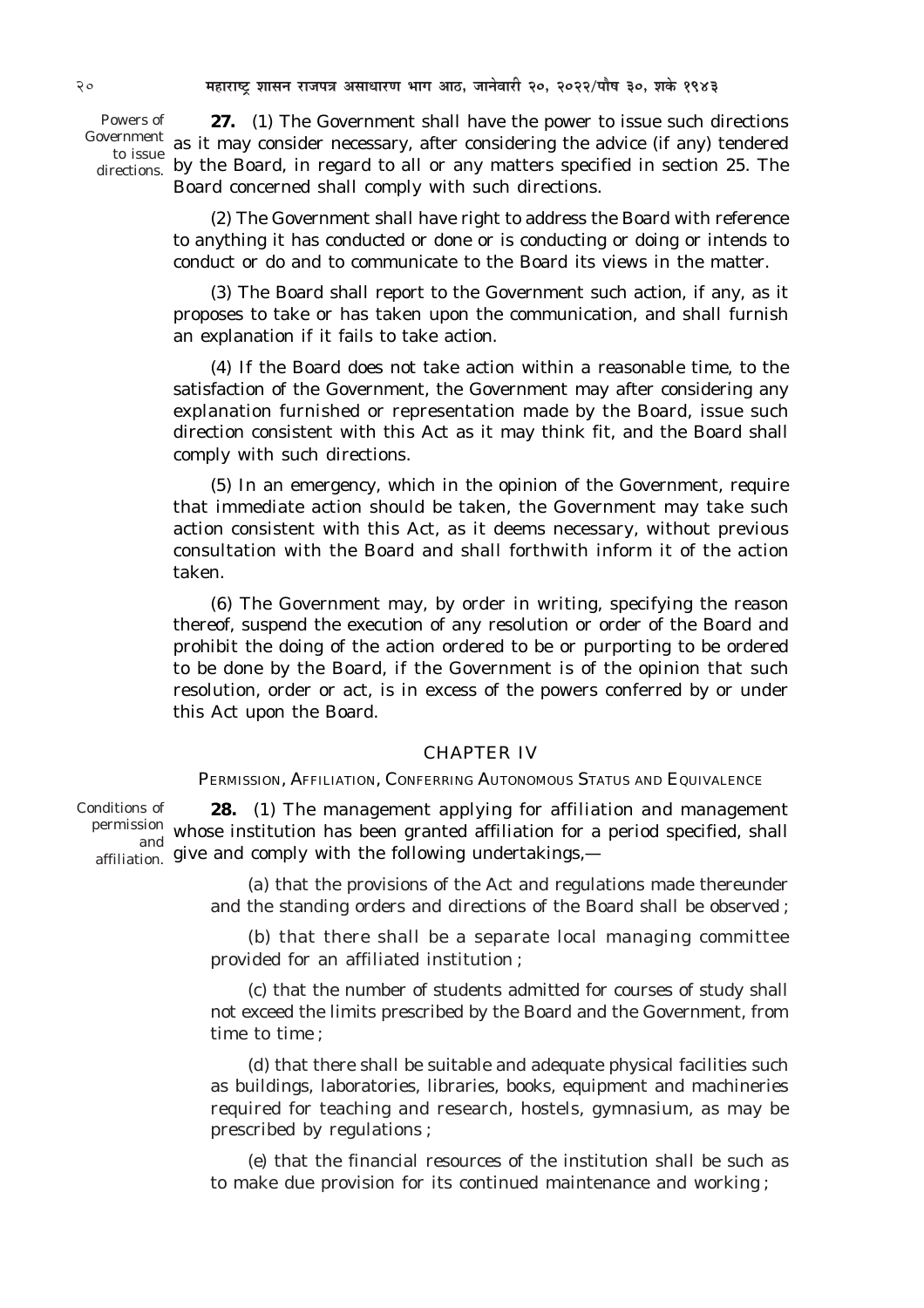*(f)* that the qualifications of teaching staff of the affiliated recognised institutions shall be such as prescribed by the Board and which shall be sufficient to make due provision for courses of study, teaching or training efficiently ;

*(g)* that the services of all teaching and non-teaching employees and the facilities of the institution to be affiliated, shall be made available for conducting examinations and assessments and for promoting other activities of the Board ;

*(h)* that the directions and orders issued by the Chairperson and other officers of the Board, in exercise of the powers conferred on them under the provisions of the Act and regulations made thereunder, shall be complied with ;

*(i)* that there shall be no change or transfer of the management without previous permission of the Board ;

*(j)* that institution shall not be closed without previous permission of the Board ;

*(k)* that in the event of disaffiliation or de-recognition or closure of the institution under section 35 or 39, as the case may be, all the assets the institution, including buildings and equipments which have been constructed or created out of the amount paid as a grant-in-aid by the Government, shall vest in the Government.

*(2)* No institution which is part of another Board shall be considered for affiliation unless a "No Objection Certificate" is given by the parent Board.

29. (1) The management seeking permission to open a new institution Procedure for shall apply in the prescribed form to the Member-Secretary of the Board as Permission. per the time schedule declared by the Board, from time to time.

*(2)* All such applications received within the aforesaid prescribed timelimit, shall be scrutinized and physically inspected by the committee constituted by the Board and be forwarded to the Government.

*(3)* Out of the applications recommended by the Board, the Government may grant the permission as it may consider right and proper in its absolute discretion on the basis of the suitability of the management seeking permission to open new institution and the State level priorities with regard to location of institutions of Vocational Education and Training, Skill Development and Entrepreneurship Education :

Provided that, in exceptional cases and for the reasons to be recorded in writing, any application not recommended by the Board may be approved by the Government for starting of a new institution of Vocational Education and Training, Skill Development and Entrepreneurship Education.

*(4)* No application shall be entertained directly by the Government for the grant of permission for opening any new institution.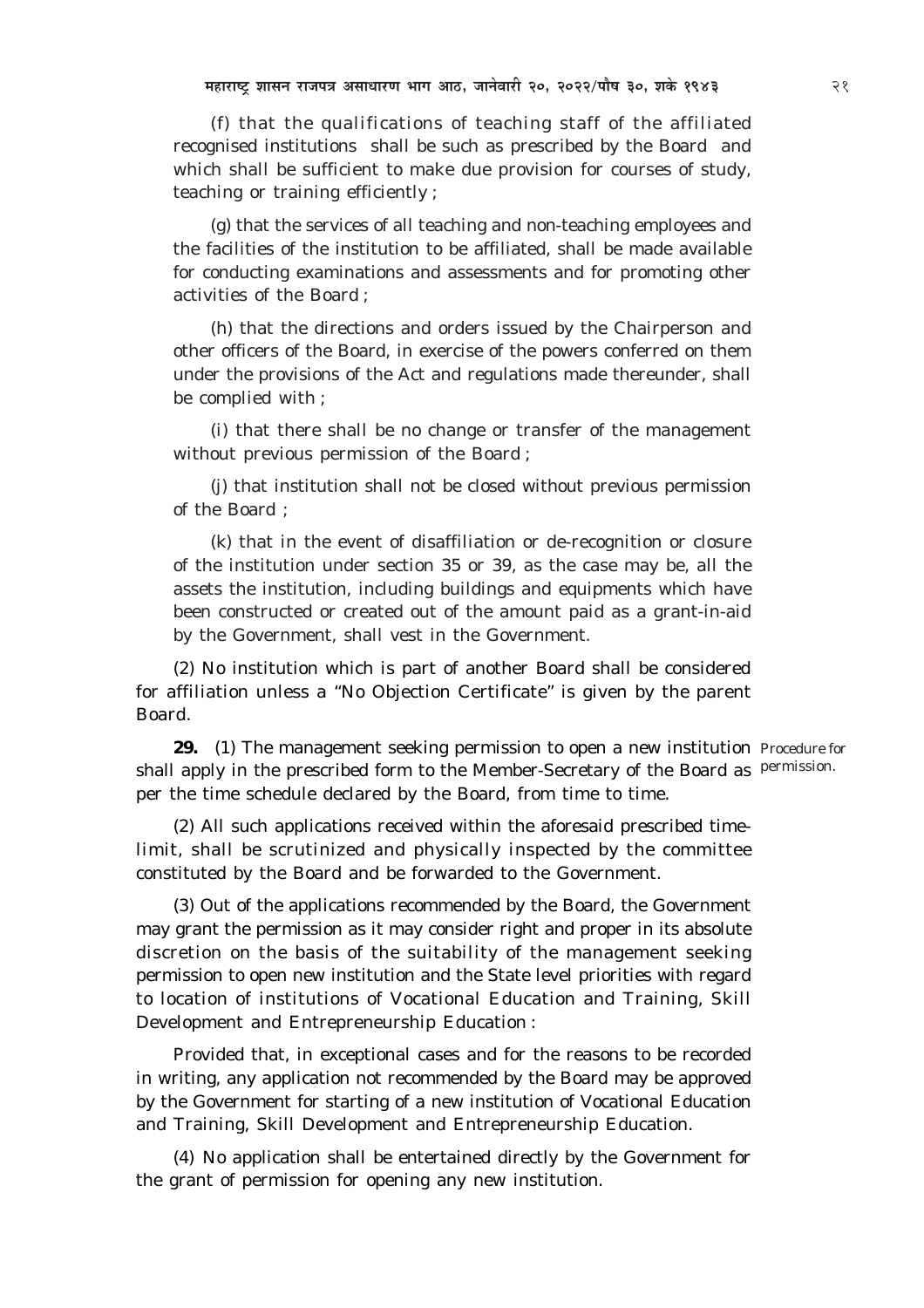Procedure for affiliation.

**30.** *(1)* On receipt of the permission from the Government under section 29, the Board shall consider grant of first time affiliation to the new institution by following the prescribed procedure given in sub-section *(2)* and after taking into account whether and the extent to which the stipulated conditions have been fulfilled by the institution. The decisions of the Board in this regard shall be final.

*(2)* For considering the application for the grant of affiliation, the Board shall cause an inquiry by a committee constituted for the purpose by it.

*(3)* The Board shall decide,—

*(a)* whether affiliation should be granted or rejected ;

*(b)* whether affiliation should be granted in whole or part ;

*(c)* subjects, courses of study and the number of students to be admitted ;

*(d)* conditions, if any, which may be stipulated while granting the affiliation.

*(4)* The Member-Secretary shall communicate the decision of the Board to the management of the institute with a copy to the Government, and if the application for affiliation is granted, along with an intimation regarding,—

*(a)* the subjects and the courses of study approved for affiliation ;

*(b)* the number of students to be admitted ;

*(c)* the conditions, if any, subject to the fulfilment of which the approval is granted.

*(5)* The procedure referred to in section 29 shall apply, *mutatis mutandis*, for the permission to open new courses, additional courses, new subjects and additional divisions.

*(6)* No student shall be admitted by the institution unless the first time affiliation has been granted by the Board.

*(7)* The procedure referred to in sub-sections *(1)* to *(4)* shall apply, *mutatis mutandis*, for the consideration of continuation of affiliation, from time to time.

Continuation of affiliation.

**31.** The affiliated institution may apply for continuation of affiliation for the courses of study for which affiliation was granted ordinarily six months prior to the date of expiry of such affiliation. The Board shall follow the procedure specified in sections 28, 29 and 30, so far as applicable for grant of affiliation.

Extension of

**32.** The affiliated institution may apply for affiliation for additional affiliation. courses of study. The Board shall follow the procedure as specified in sections 28, 29 and 30, so far as may be applicable for grant of affiliation.

Permanent and recognitions.

**33.** The affiliated institution with at least six years standing as an affiliation affiliated institution may apply for permanent affiliation. The Board shall consider and scrutinize the application and if satisfied that the affiliated institution has fulfilled all the conditions of affiliation satisfactorily, and has attained high academic and administrative standards as prescribed by the Board, from time to time, the Board shall grant permanent affiliation to the institution.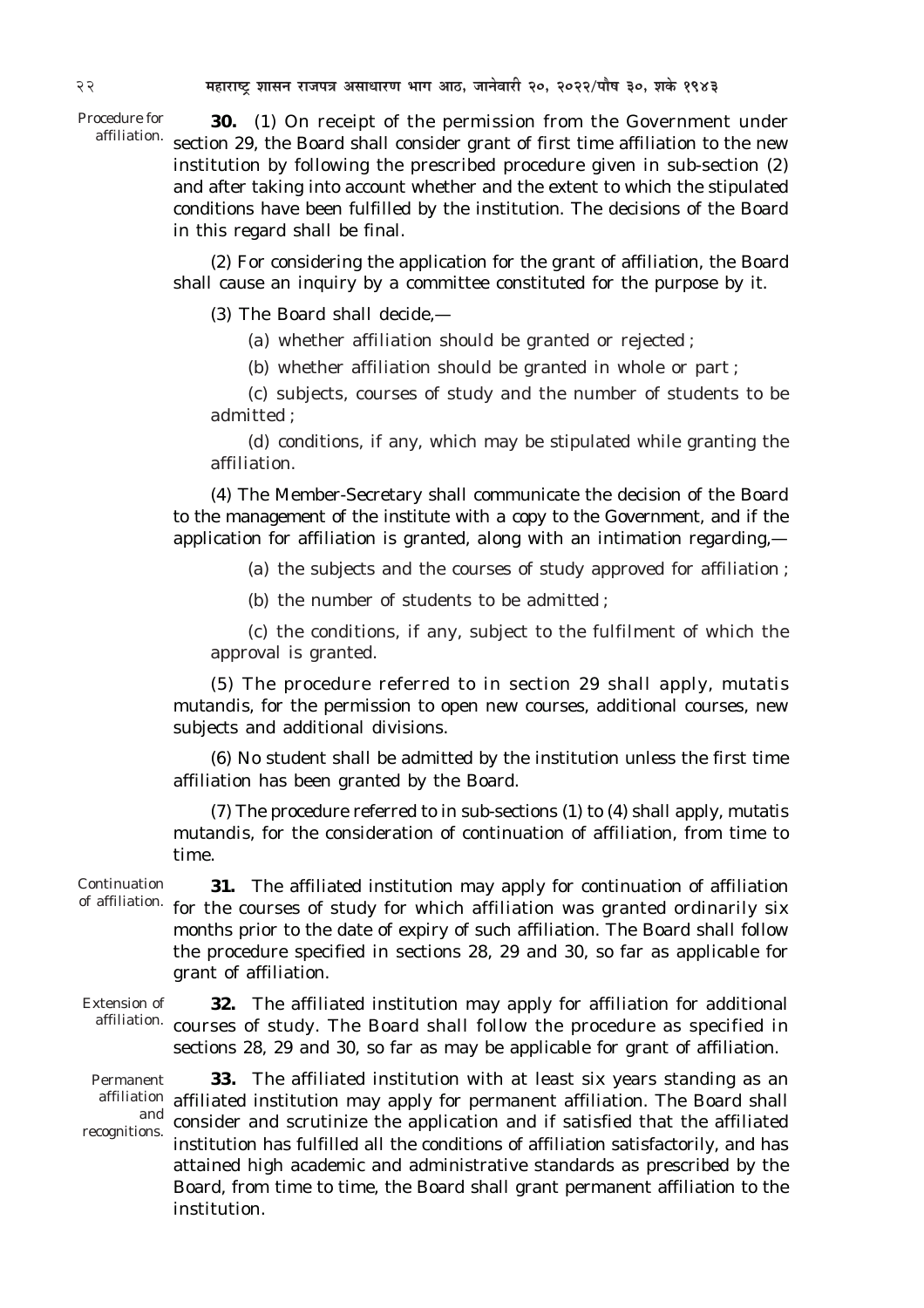**34.** *(1)* Every affiliated institution shall furnish such reports, returns Inspection of and other particulars as the Board may require for enabling it to judge the  $\frac{\text{institution}}{\text{and moment}}$ academic standard and standards of academic administration of the institution.

*(2)* The Director shall cause every affiliated institution to be inspected, in every academic year by one or more Committees appointed by him in that behalf.

**35.** (1) If an affiliated institution fails to comply with the conditions Withdrawal of affiliation as provided in section 28, the Board may issue a notice to the <sup>of affiliation</sup> management to show cause as to why the privileges conferred on the <sup>or recognition.</sup> institution by affiliation should not be withdrawn in part or in whole or modified.

*(2)* The Board shall mention the grounds on which it proposes to take the above-mentioned action and shall send a copy of the notice to the principal or the head of institution. It shall specify in the notice, the period, which shall not be less than thirty days within which the management should file its written statement in reply to the notice.

*(3)* On receipt of such statement or on expiry or the period specified in the notice issued under sub-section *(1),* the Board shall take suitable action for withdrawal or modification of such privileges.

*(4)* The Board shall, having regard to the interest of students studying in the institution, recommend to the Government the action to be taken in this behalf and the Government shall, thereafter, proceed to implement the recommendations.

**36.** *(1)* The recognized institution considering itself eligible for Conferment of academic autonomous status shall apply to the Secretary of Board on or autonomous before the 31st August of the year preceding the year from which the academic autonomous status is applied for in the form, as prescribed by the Board. status.

*(2)* The Secretary shall place the applications before the Academic Committee and the Committee shall scrutinize the applications and decide, whether there is a *prima facie* case for consideration of such application. If the Academic Committee decides that there is a *prima facie* case, it shall conduct a local enquiry by way of discussion with head of institute, staff and students of institute.

*(3)* The local enquiry shall be on the point under criteria and to assess whether facilities exist as per norms and standards and the institution has secured minimum required accreditations and adequate financial capacity, etc., wherever specified and additional information that the Committee may find necessary.

*(4)* The Secretary of the Board shall place the application and the report of the Academic Committee for scrutiny of application and local enquiry before the Board in its meeting, which shall pass a resolution recording whether the report be accepted or rejected. If the Board rejects the application and report by majority or unanimously and decides not to recommend conferment of autonomous status, it shall record the reasons

and report.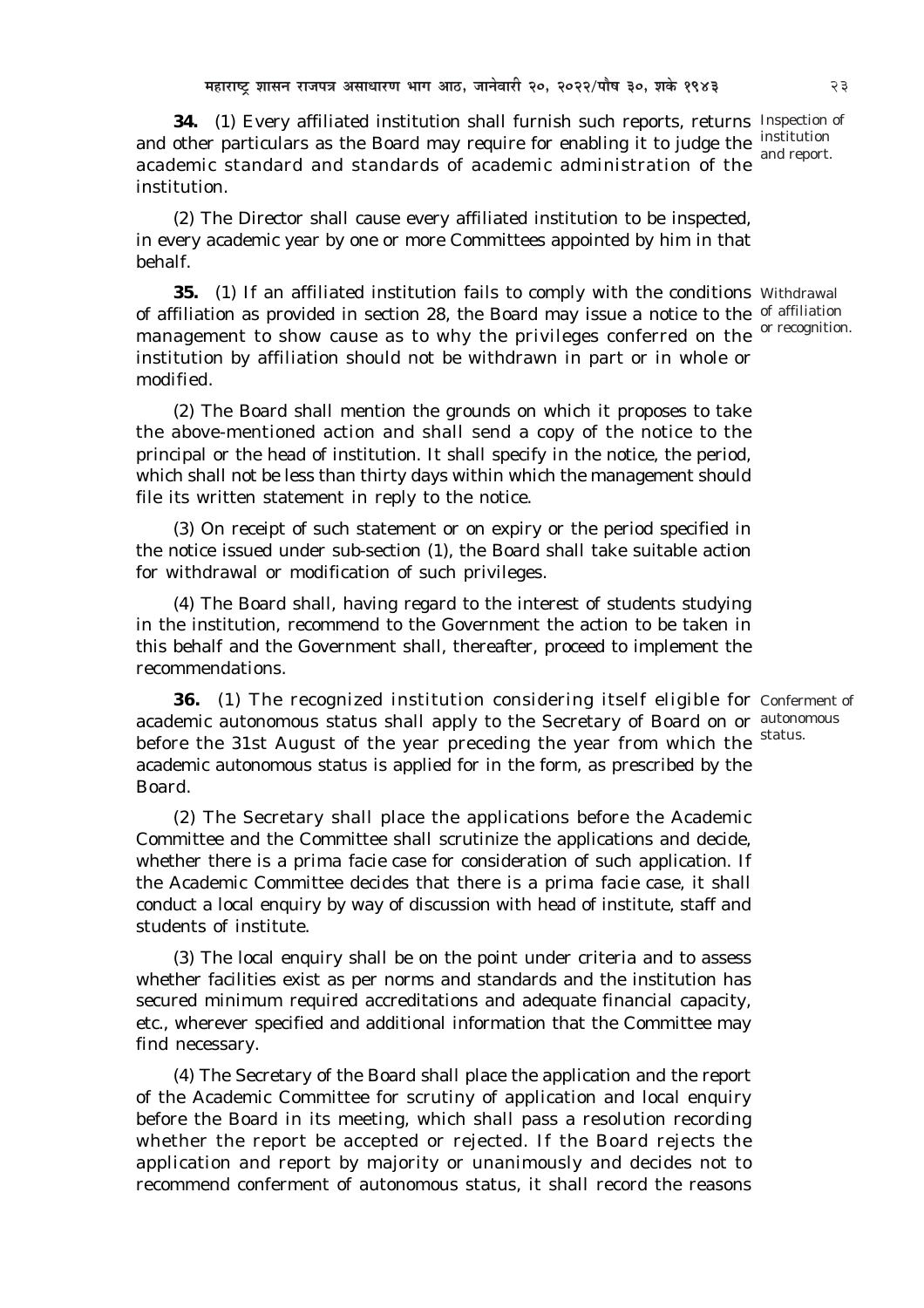therefor. If the Board proposes to grant the application and recommend conferment of academic autonomous status, it shall pass a resolution to that effect and specify the conditions subject to which academic autonomous status shall be conferred.

*(5)* The Secretary of the Board shall submit within a period of one month to the Secretary, Skill Development, Employment and Entrepreneurship Department of Government such recommendations of the Board along with a copy of the resolution and such other records to be decided by the Board, for approval.

*(6)* On receiving approval from the Government for conferment of academic autonomous status on the applicant institute, the Secretary of the Board shall inform the institute concerned, the matter in writing with conditions, if any.

*(7)* Rejection of conferment of academic autonomous status is also to be intimated to the concerned institute.

The activities in sub-sections *(1)* to *(7)* are to be completed within ten months from the last date of receipt of the application for conferment of an autonomy.

*(8)* Any guidelines, rules, regulations, etc., on academic autonomous status provided by Central and State Government, from time to time, shall become applicable to the institute seeking academic autonomous status and to the institute on which the academic autonomous status is already conferred.

Equivalence and eligibility.

**37.** *(1)* The institutions granted academic autonomous status shall be required to obtain equivalence for their courses and programmes from the Board.

*(2)* The autonomous institutions shall get their curriculum, teaching and examination scheme approved by the Board, from time to time.

*(3)* The Board shall carry out inspection of such autonomous institutions in every year.

*(4)* The Board shall monitor all academic, assessment and examination related activities of the autonomous institutions such as curriculum, teaching and examination scheme, teaching hours, academic schedule, eligibility of candidate to appear for the examination and assessment, etc.

*(5)* The Governing Body and other committees of autonomous institutions shall have representative from the Board on such committees.

*(6)* The Board shall grant equivalence for the purpose of employment to any certificate, diploma, post diploma, advance diploma, or any such programme conducted by any Government recognized institute under any similar Board or university or any examination authority located in Maharashtra, outside Maharashtra or outside India on the basis of scrutiny of curriculum.

*(7)* The Board shall, wherever necessary obtain equivalence for any certificate, diploma, advance diploma, or any such programme conducted by the Board from any similar board, college, university or any other Examination Authority within or outside India.

*(8)* The Board shall issue eligibility certificate on the basis of equivalence granted to any course or programme.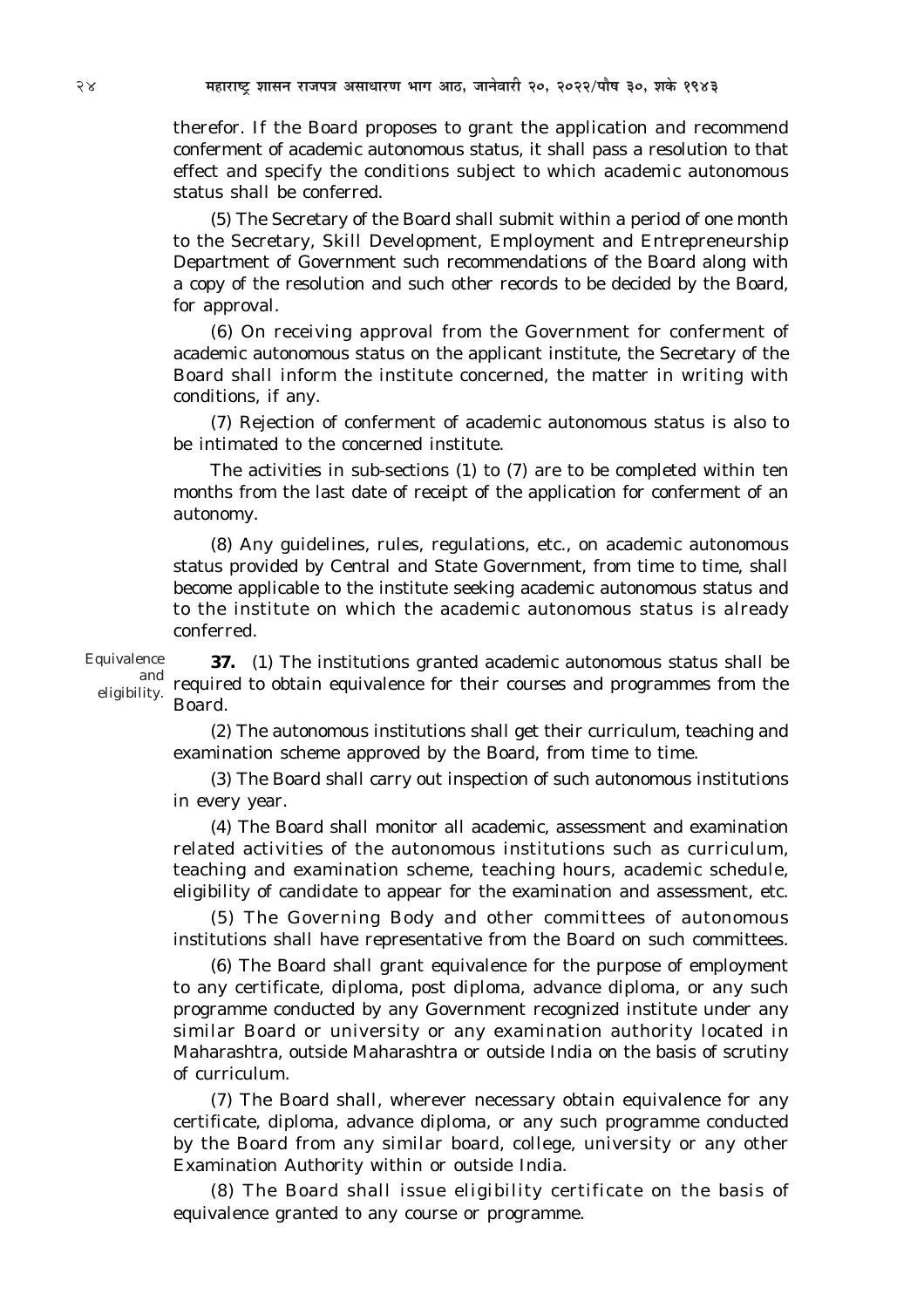**38.** The Board on receipt of complaint or *suo-moto* after conducting Withdrawal an enquiry and after being heard by issuing show cause notice is satisfied  $\frac{1}{2}$ that the institutions granted autonomy failed to comply with the conditions status. as provided in sections 35 and 36 and has failed to attain high academic and administrative standards as prescribed by the Board, from time to time, it shall recommend to the Government to withdraw the autonomous status of the institute and the decision of the Government thereon shall be final and binding.

**39.** (1) No management of an institution shall be allowed to close down Closer of the institution without prior permission of the Government.

*(2)* It shall be the sole responsibility of the management desirous of closing down the institution to settle all types of liabilities, financial or otherwise, including and related to teaching and non-teaching staff of such institutions and the Government or Board shall not be liable for such responsibilities at any stage.

*(3)* The management desires of closing down the institution shall apply to the Board on or before the last day of April of the preceding year, stating fully the grounds for closure, and pointing out the assets in the form of building and equipments, their original costs, the prevailing market value and the grants so for received by it from the Government or from public funding agencies.

*(4)* On receipt of such an application, the Board shall cause to make enquiries as it may deem fit, to assess and determine whether the institution be permitted to effect the closure. The Board may, examine whether the closure should be avoided by providing necessary assistance or taking over of the institute by the Government or transferring it to another management.

*(5)* If the Board decides to recommend the closure, it shall prepare and submit to the Government, a report on the extent of damages or compensation to be recovered from the management and whether the assets created utilising the funds provided by the Government or other public funding agencies, be transferred to the Government or other management, and the payment of compensation to the teachers and the staff retrenched.

*(6)* If the Board has recommended the closure of the affiliated institution, the Government may issue the order for closure.

*(7)* If the Government decides to take over the institution or transfer the same to another management, the procedure to be followed shall be such, as may be prescribed by the Government.

*(8)* The procedure to effect the closure shall be in phases, so as to ensure that the students already admitted to the institution are not affected, and that the first year shall be closed first and no new admissions shall be effected. The procedure to phase out the closure shall be such, as may be prescribed by the Government.

autonomous

institution.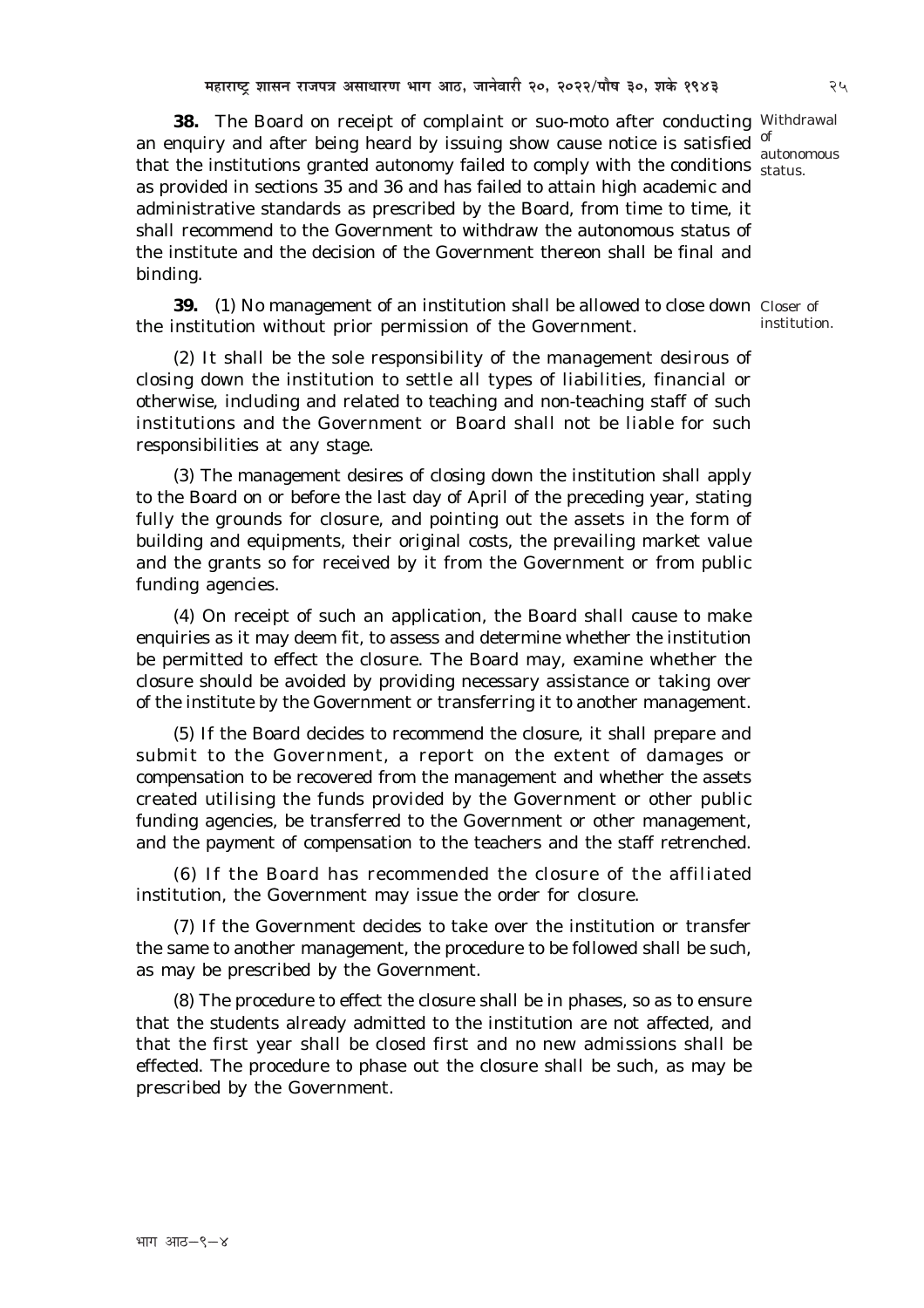#### CHAPTER V

#### FUND, FINANCE, ACCOUNT AND AUDIT

**40.** All property, fund and other assets vesting in the Board shall be Board assets. held and applied by it, subject to the provisions and for the purpose of this Act. Application of

**41.** *(1)* The Board shall have its own fund, and the following money its custody shall be credited thereto,— Board's fund, and

investment.

*(a)* fees, royalties and charges, including penalties, levied and collected by the Board ;

*(b)* grants, subventions, contributions and financial assistance, if any, made to it by the Government or otherwise ;

*(c)* bequests, donation and endowments or other contributions, if any;

*(d)* interest and dividends on, and sale proceeds of, any securities vested in it ;

*(e)* all rents and profits from the property vested in it ;

*(f)* other money received by, or on behalf of, the Board.

*(2)* The Board shall establish the following funds, namely :—

*(a)* general fund ;

*(b)* salary fund,—

*(i)* for all posts approved by the State Government;

*(ii)* for all other post separately ;

*(c)* trust fund ;

*(d)* development and programme fund ;

*(e)* contingency fund.

*(3)* Any other fund which in the opinion of the Board is deemed necessary to establish. The establishment and utilization of which shall be as prescribed by regulations.

*(4)* The following shall form part of, or be paid into the general fund,—

*(a)* non-salary contribution or grant, received from the State Government or Central Government or Corporate Social Responsibility Funds under the Companies Act, 2013 ;

18 of 2013.

*(b)* all incomes of the Board from any source whatsoever including income from fees, other fees and charges ;

*(c)* any sums borrowed from the banks, or any other agency, with the permission of the Government ;

*(d)* sums received from any other source or agency.

*(5)* The salary fund shall consist of all amounts received from the State Government, Central Government or any other endowment or contribution received towards full or part payment of the salary and allowances. No amount from this fund shall be utilized for the purpose other than payment of salaries and allowances.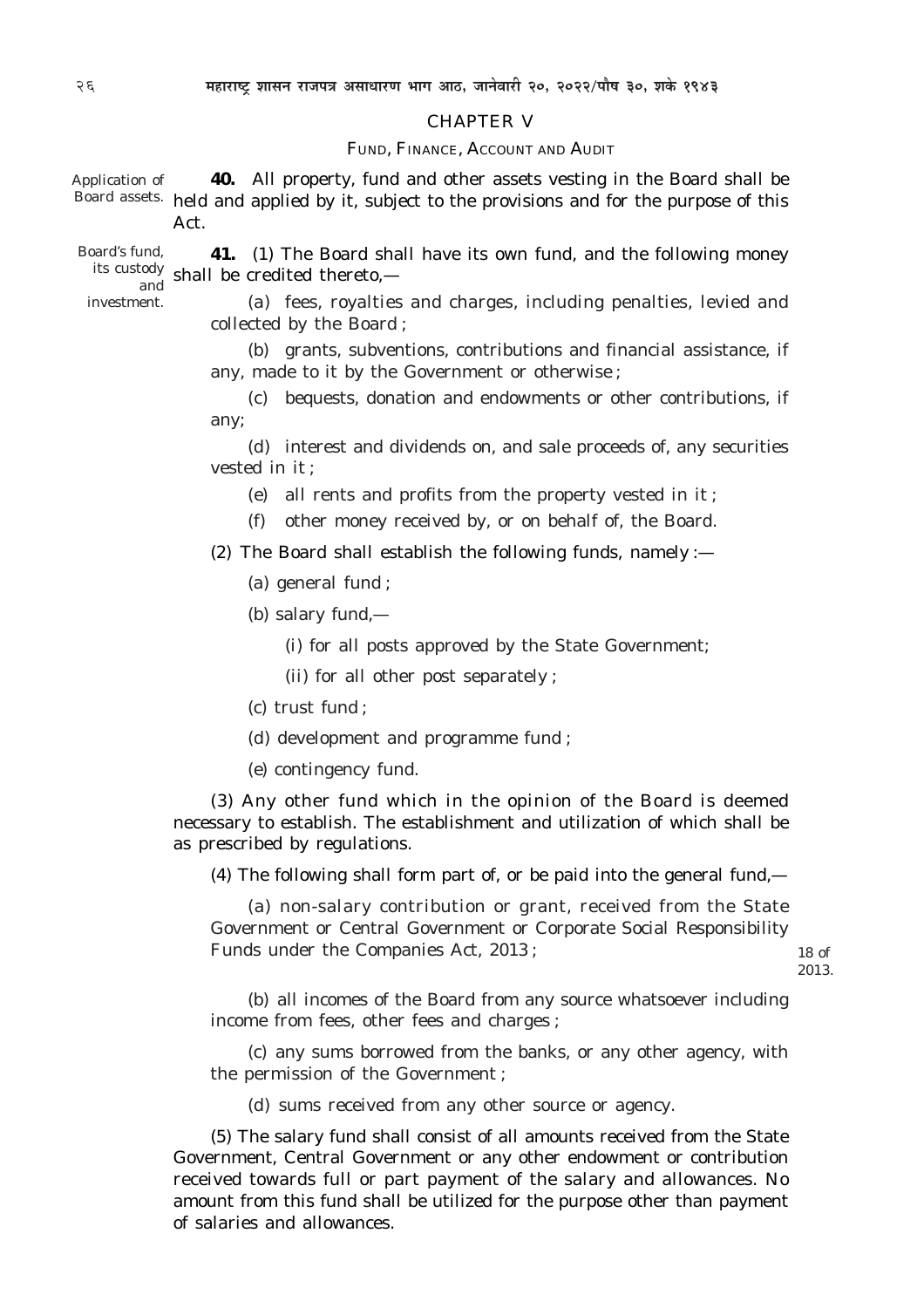*(6)* All income on moneys from trust, bequest, donations, endowments, subventions and similar grants shall form part of the trust fund.

*(7) (a)* The development and program fund of the Board shall consist of all infrastructure development grants received from the State Government, all contributions made by the industry, banks and financial institutions or any person or institution.

*(b)* No amount from this fund shall be appropriated to any other fund of the Board or expanded for any other purpose.

*(c)* The development and program fund shall be utilized in the manner consistent with the object of the program and as per the guidelines of the funding agency on expenditure and audit, to be granted and approved by the Governing Council.

*(8)* The Board shall have and maintain a contingency fund under a separate head of the Board accounts which shall be used only for the purpose of meeting any unforeseen expenditure.

*(9)* Surplus money at the credit of these funds, including accruals thereto, which cannot immediately or at any early date be applied for the purposes aforesaid shall, from time to time, be deposited in the Nationalized or Scheduled Banks or invested in any other Equity or securities issued by the Corporations having financial participation of the State Government.

*(10)* The Board may keep in current or deposit account with the State Bank of India or with any Schedule Bank as defined in the Reserve Bank of India Act, 1934, which holds a license issued by the Reserve Bank of India under section 22 of the Banking Regulation Act, 1949, or with any bank approved by the Government, in this behalf, such sum of money out of its fund as may be prescribed and any money in excess of the said sum shall be invested in such manner as may be approved by the Government.

*(11)* Such accounts shall be operated upon by such officers of the Board as may be authorized by the Board or regulation made in this behalf.

**42.** Subject to the provisions of this Act, the fund of the Board shall General be applied only to the payment of charges and expenses incidental to the application of matters specified in this Act; and for any other purpose for which by or fund. under this Act powers are conferred or duties are imposed upon the Board.

**43.** No payment shall be made by Bank out of the Board's fund except How fund upon a cheques or letter of credit signed by an officer authorized by the shall be Board in this behalf.

**44.** The Board shall pay, from time to time, to each district office and Allotment to institute such sums as the Board may determine, for enabling the offices District and institute to discharge the duties and functions imposed on them by the  $\frac{\text{Offices and}}{\text{Institute}}$ Board for completion of works or Development Schemes within its jurisdiction.

**45.** *(1)* The Board shall prepare, before such date and in such manner Preparation as may be prescribed by regulations, the budget estimates of the income and of annual expenditure of the Board for the next financial year.

*(2)* The Board shall on or after the date referred to in sub-section *(1)*, consider the budget estimates prepared by it and submit them as approved भाग आठ $-$ ९ $-$ ५

drawn against.

institute.

budget estimate.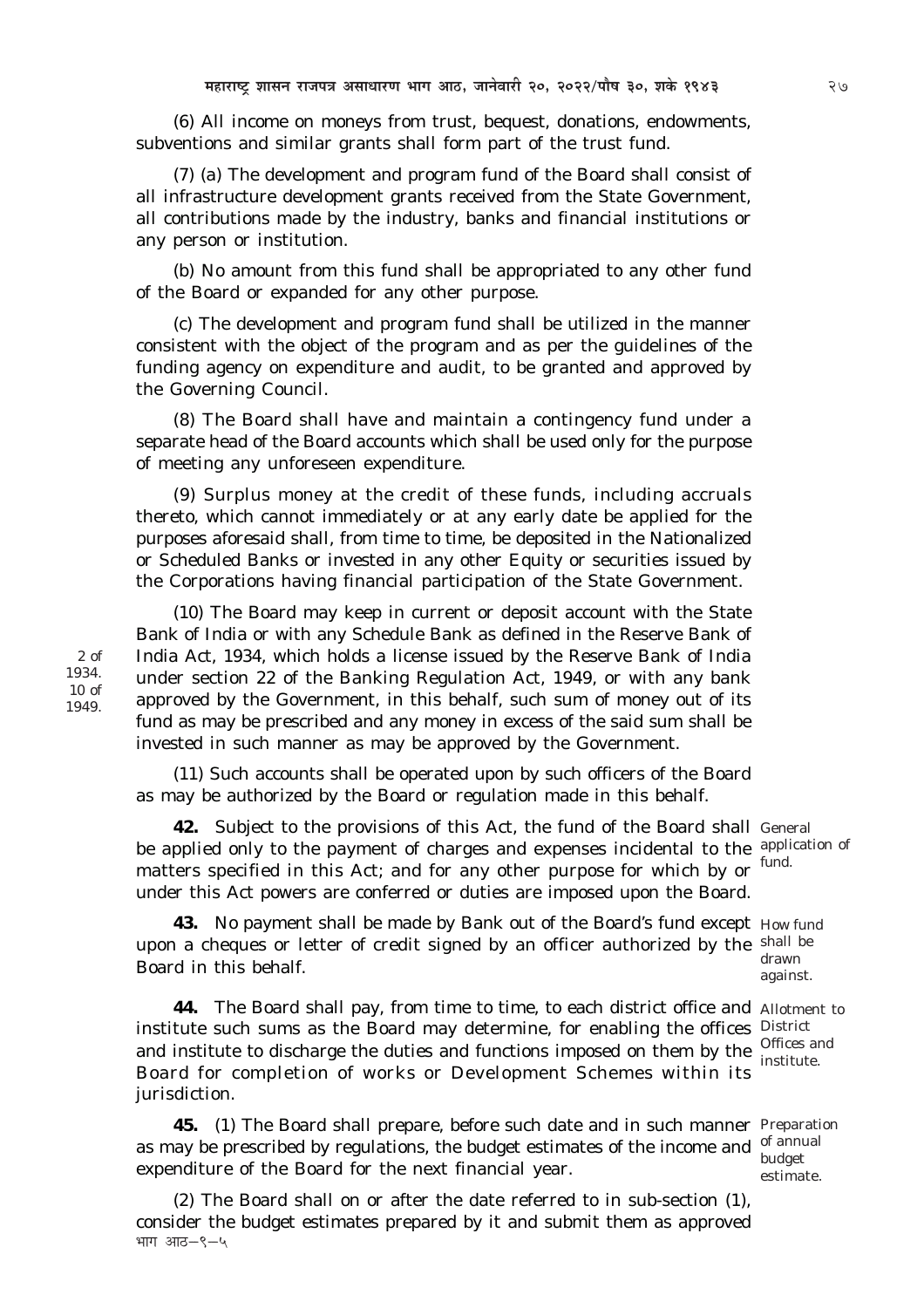by it to the Government, for the sanction. The Government may pass such orders with reference to the budget estimated as it thinks fit, and communicate the same to the Board. The Board shall give effect to such order.

*(3)* The Financial year of the Board shall be the same as that of the State Government.

Annual audit.

**46.** *(1)* The Board shall keep accounts in such form and in such manner accounts and as prescribed by the financial regulations approved by the Governing Council.

*(2)* The accounts of the Board shall be audited by an auditor appointed by the Board.

*(3)* The Government may, if it thinks necessary, appoint a special auditor to audit the accounts of the Board.

*(4)* The auditor or the special auditor, as the case may be, shall submit his report to the Board and shall forward a copy thereof to the Governing Council.

*(5)* The cost of the audit under sub-section *(2)* or *(3),* if any, shall born by the Board.

Inspection and inquiry.

**47.** *(1)* The Government shall have the right to cause an inspection to be made by such a person or persons as it may direct, of the Board of the buildings, hostels, laboratories, libraries and equipment of any institution affiliated to the Board of the teaching or other work conducted by any such institute and of the conduct of any examination and assessment held on behalf of the Board, and to cause an inquiry to be made in like manner in respect of any matters conducted with the Board.

*(2)* The Government shall, in every case, give due notice to the Board of its intention to cause an inspection or inquiry to be made and the Board shall be entitled to appoint a representative, who is authorized by the Board to be present and be heard at such inspection or inquiry.

*(3)* The Government shall communicate to the Board its views with reference to the results of the inspection or inquiry and may, after ascertaining the opinion of the Board thereon, advise it on the action to be taken, and fix a time limit for taking such action.

*(4)* The Board shall report to the Government such action, if any, as it has taken or proposes to take upon the results of the inspection or inquiry. Such report shall be submitted with the opinion of the Board thereon, within such time as the Government may direct.

*(5)* Where the Board does not within the time fixed, takes action to the satisfaction of the Government, the Government may, after considering any explanation furnished or representation made by the Board, issue such directions as it may think fit, and the Board shall comply with such directions.

Information, be furnished

**48.** *(1)* The Board shall furnish to the Government such reports, return, etc., to returns and statement as may be required by the Government and such  $_{\rm{by\;Board.}}$  further information relating to any matter connected with its work as the Government may call for.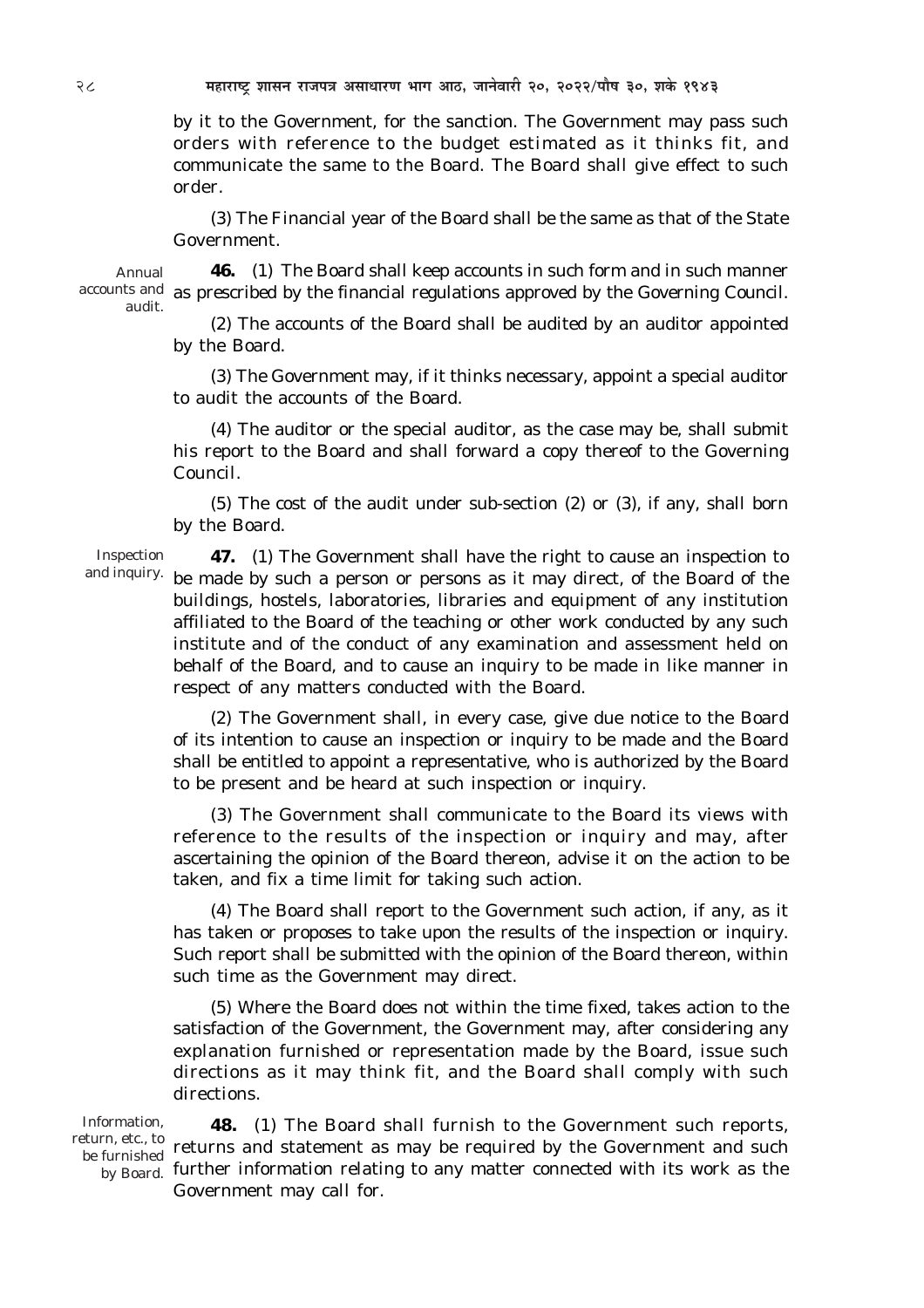*(2)* The Government may, after considering any such report, returns or statements or information furnished, give such directions consistent with this Act as may be necessary, and the Board shall comply with such directions.

#### CHAPTER VI

#### SUPPLIMENTRY AND MISCELLANEOUS PROVISIONS

**49.** All matters relating to the exercise of powers by the Board, Manner of conferred upon it by the Act, which have by regulation been delegated by exercise of the Board to a Committee shall stand referred to that Committee and the powers Board before exercising such powers shall receive and consider the report Committee. of that Committee with respect to the matter in question.

**50.** *(1)* The Board may make regulations with the approval of Powers of Government for the purpose of carrying into effect the provisions of this  $\frac{Board}{10}$ Act. make

delegated to

regulations.

*(2)* In particular and without prejudice to the generality of the foregoing power, such regulations may provide for all or any of the following matters, namely :—

*(a)* the constitution, powers and duties of the Committees appointed under section 20 ;

*(b)* the subjects and curricula for the examinations and assessments ;

*(c)* the general condition governing admission of regular and external candidates for the examinations and particular conditions regarding eligibility, attendance, term work, on the fulfilment of which a candidate shall have a right to be admitted to and to appear at any such examination and assessment ;

*(d)* the marks required for passing in any subject and the examination as a whole and for exemption, credit and distinction in any subject ;

*(e)* the fees for admission to the examination and other fees and charges payable in respect of other matters connected with these examinations, assessments, affiliation and permission ;

*(f)* the arrangement for the conduct of examinations and publications of results ;

*(g)* the appointment of examiners, assessors, their powers and duties in relation to the examination and assessments and their remuneration and mode of payment ;

*(h)* the qualifications and disqualification of examiner and assessors ;

*(i)* to award the certificates and diplomas, after the declaration of the result ;

*(j)* the appointment of officers and servants of the Board in its own or district office and the terms and conditions of their services ;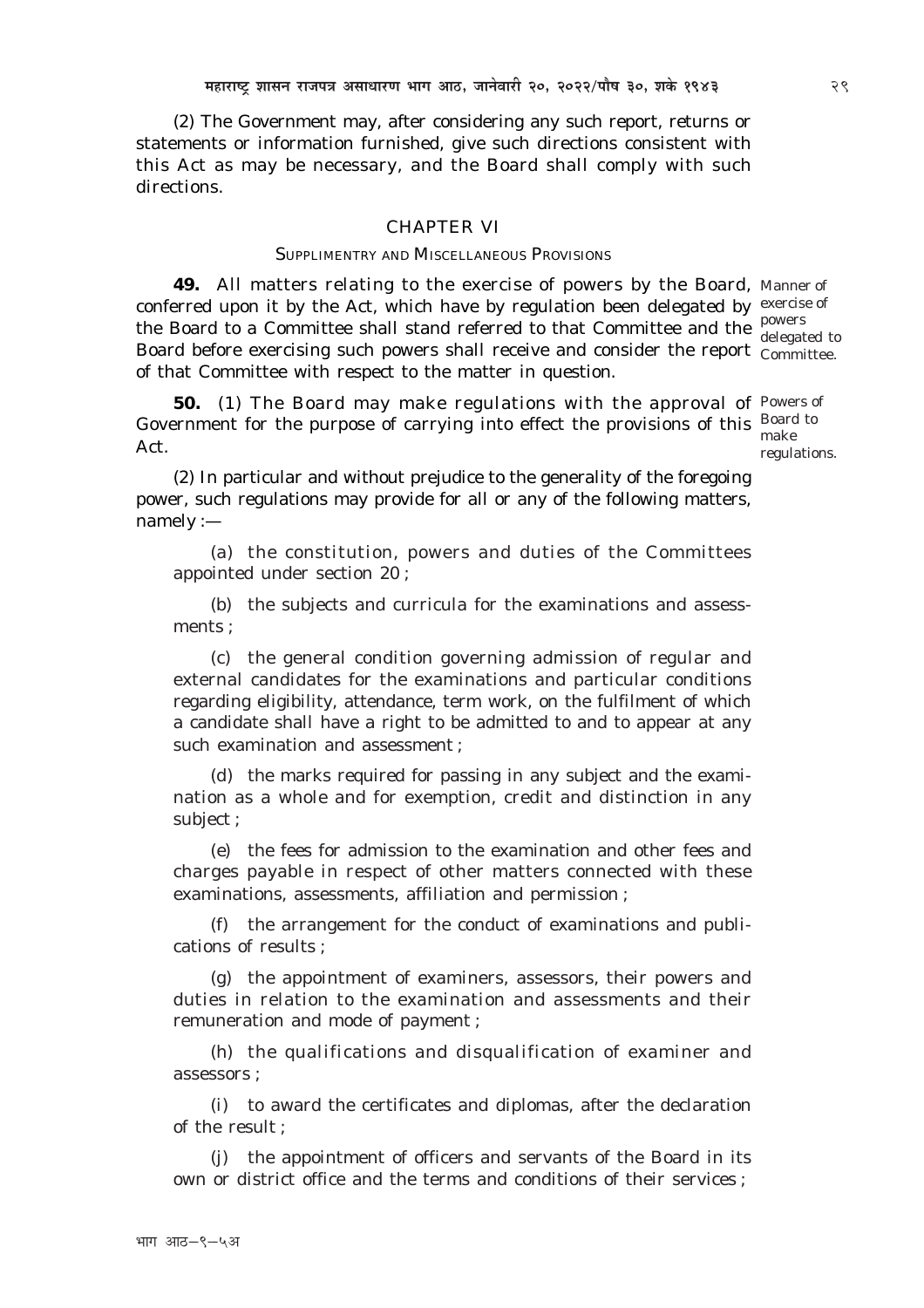*(k)* the control, administration, safe custody and management in all respect of the finance of the Board ;

*(l)* the date before which and the manner in which the Board shall prepare its budget estimates ;

*(m)* the allowance which may be drawn by member of the Board and the Committees appointed by them ;

*(n)* appointment of officers and staff from Government and other institutes for smooth conduct of examinations and assessment and their allowances ;

*(o)* to set procedure, norms and standards for new application for permission to run the courses ;

*(p)* to give sanction for new institute, increase in intake or additional courses in existing institute ;

*(q)* preservation of record of the Board ;

*(r)* all non-academic matters for which provision is, in the opinion of the Governing Council, necessary for the purposes of this Act ;

*(s)* any other matter which is to be or may be prescribed or may be specified or may be defined under this Act.

*(3)* No regulations made under this section shall have effect until the same has been sanctioned by the Government and published by the Board in the *Official Gazette*.

**51.** *(1)* Notwithstanding anything contained in section 50, the first regulation. regulation shall be made by the Government and published in the *Official Gazette* and they shall continue to be in force until new regulations are duly made by the Board. First

> *(2)* If it shall at any time appear to the Government that, it is expedient to make any new regulations in respect of any of the matters referred to in section 50 or that any regulations referred to in sub-section *(1)* or made by the Board under section 50, need to be modified or repealed, either wholly or in part, the Government may, after consultation with the Board, and by notification in the *Official Gazette*, make such regulations to modify or repeal any such regulation, either in whole or in part. The regulations so made, modified or repealed shall take effect from the date as the Government may in such notification specify or if no such date is specified, from the date of publication of the said notification in the *Official Gazette*, except as respects anything done or as omitted to be done before such date.

**52.** *(1)* The Board may make bye-laws consistent with this Act and with Board to the approval of the Governing Council to provide for all or any of the  $\frac{f_{\text{avg}}}{f_{\text{days}}}$  following matters, namely :— Power of make bye-

> *(a)* the procedure to be followed at the meetings of the Board and the Committees appointed by it and the number of members required to form a quorum at such meetings ;

> *(b)* any other matter solely concerning the Board and their Committees not provided for by this Act and the regulations made thereunder.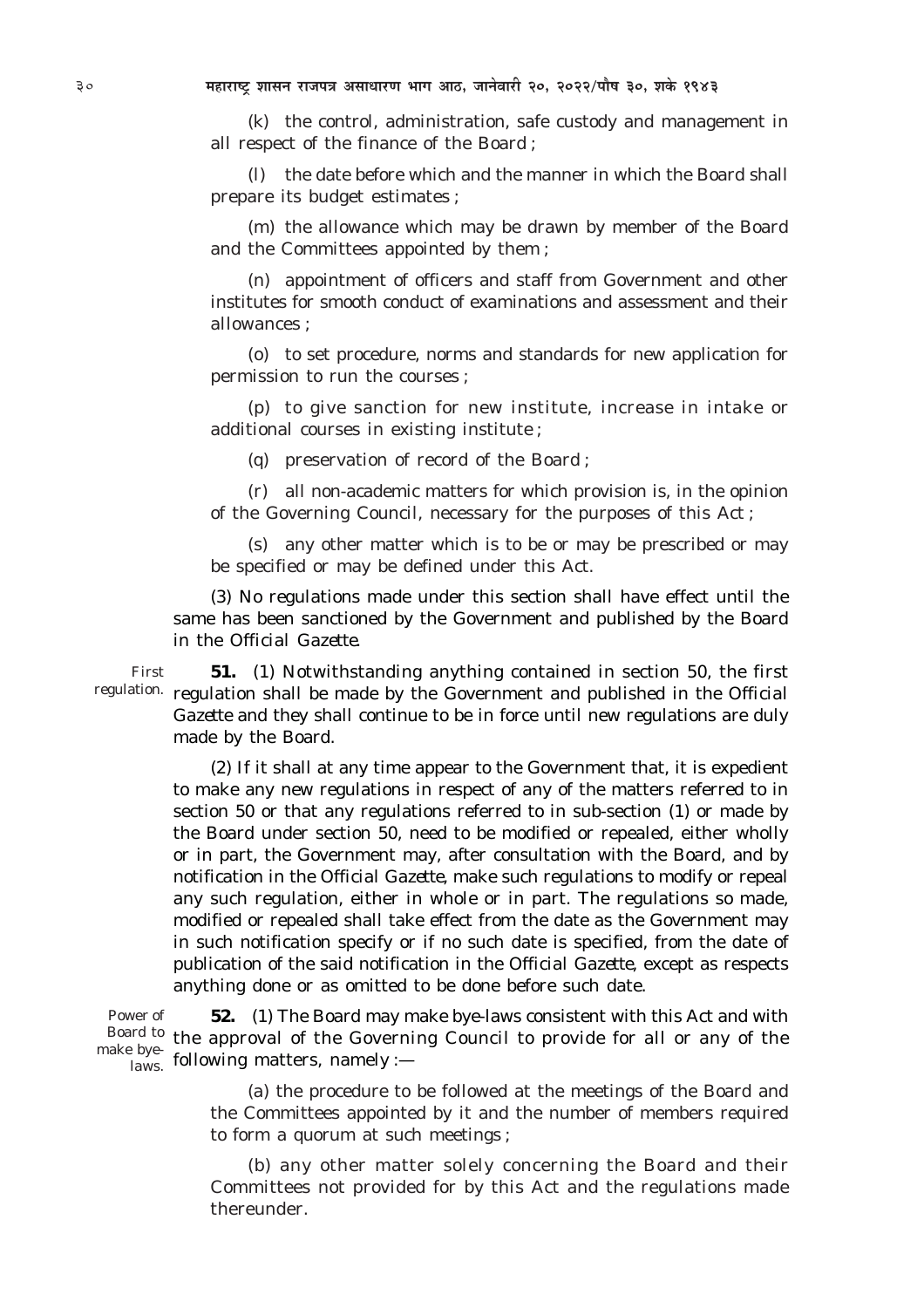*(2)* The bye-laws made under sub-section (*1*) shall be published by the Board in the *Official Gazette.*

**53.** If any question arises regarding the interpretation of any provision Interpretation of this Act or of any regulations or bye-laws made thereunder, the matter in case of may be referred for decision to the Government and shall be so referred to the State Government, if not less than three members of a Board so require. The decision of the Government in the matter shall be final.

**54.** All affiliated and autonomous certificate and diploma level Duties of and institutions shall render such help and assist the Board as the Board may  $\frac{\text{assistance}}{\text{from}}$ require to perform and discharge its duties and functions under the Act.

**55.** No suit, prosecution, or other legal proceedings shall lie against Protection of the Government, Governing Council, the Board or the members or any action taken officers or servant of the Government or of the Governing Council or of the Board, for anything which is done in good faith done or purported or intended to be done in pursuance of this Act or any regulations or bye-laws.

**56.** All members, officers and employees of the Board shall, when Members, acting or purporting to act in pursuance of any of the provisions of this Act, officers and be deemed to be public servants within the meaning of section 21 of the employees of 45 of Indian Penal Code. 1860.

Board to be public servants.

**57**. *(1)* The State Government may, by notification in the *Official* Power to *Gazette,* make rules to carry out the purposes of this Act. make rules.

*(2)* In particular and without prejudice to the generality of the forgoing provision, such rules may be made for all or any of the following matters, namely :—

*(a)* any other objects of the Board, under sub-section (*36*) of section 6 ;

*(b)* the procedure to be followed to take over the institution or transfer the same to another management under sub-section *(7)* of section 39 ;

*(c)* the procedure to phase out the closure under sub-section *(8)* of section 39 ;

(*d*) any other matter which is to be or may be prescribed.

(*3*) Every rule made under this Act shall be laid, as soon as may be, after it is made, before each House of the State Legislature while it is in session for a total period of thirty days which may be comprised in one session or in two or more successive sessions and if, before the expiry of the session in which it is so laid or the session immediately following, both Houses agree in making any modification in the rule or both Houses agree that the rule should not be made and notify such decision in the *Official Gazette*, the rule shall, from the date of publication of a notification in the *Official Gazette*, have effect only in such modified form or be of no effect, as the case may be; so, however, that any such modification or annulment shall be without prejudice to the validity of anything previously done or omitted to be done under that rule.

doubt.

from institutions.

in good faith.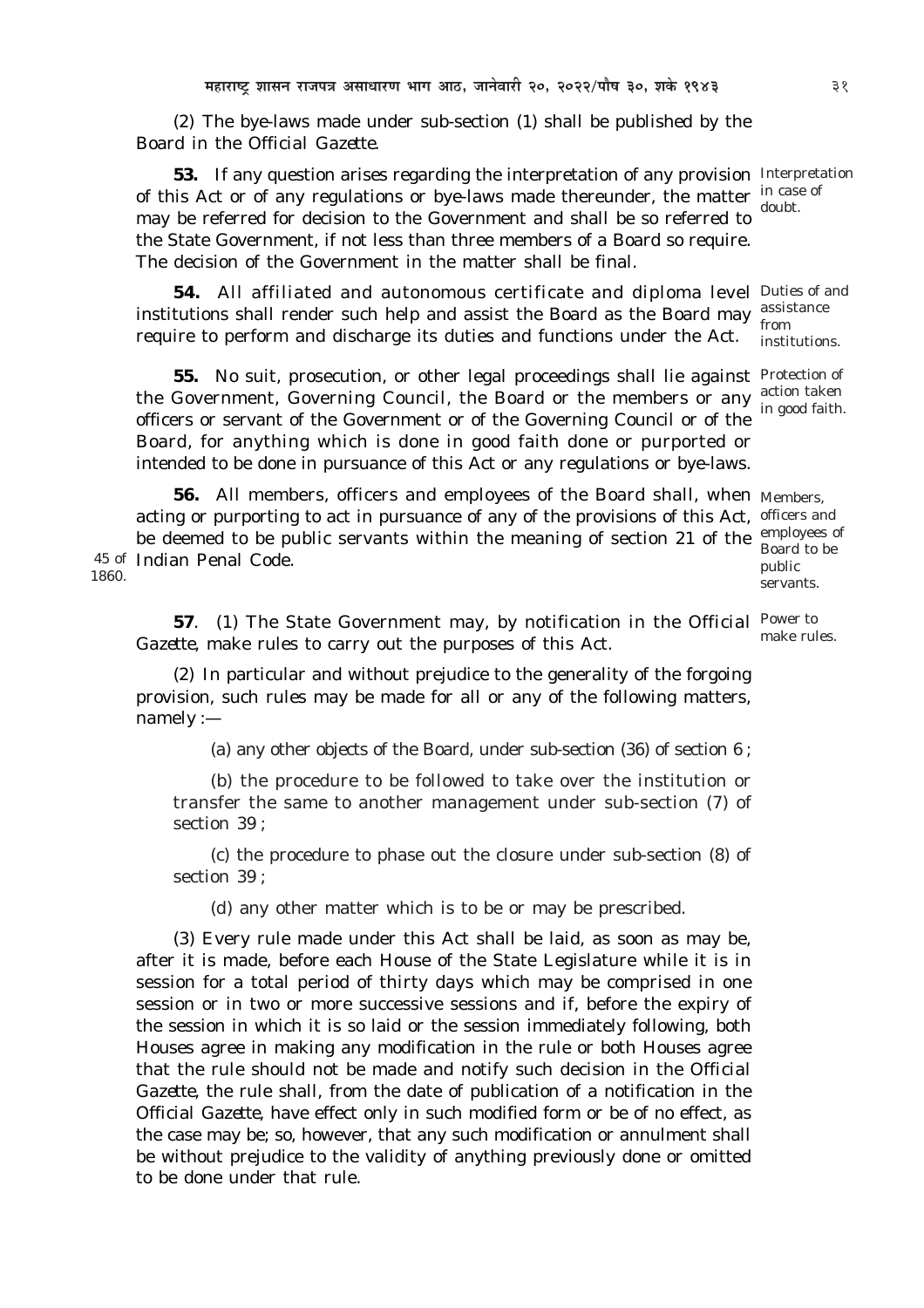Savings.

**58.** *(1)* Every Committee of the existing Board shall, as soon as practicable, but within a period of six month from the date of commencement of this Act, be reconstituted in accordance with the provisions of this Act.

*(2)* Any person holding office immediately before the commencement of this Act as Chairman, Secretary, Deputy Secretary, Assistant Secretary, Inspector, Account Officer, Controller of Examinations to the existing Board shall continue to hold the said office until the corresponding officers are appointed by the Government as per the provisions of this Act.

*(3)* All institutions affiliated or recognised to the existing Board immediately before the commencement of this Act shall be deemed to be affiliated or recognised to the Board under this Act until their affiliation or recognition is withdrawn or reconsidered under the provisions of this Act.

*(4)* The existing students of all the institutions recognised with the existing Board and the Maharashtra State Council for Vocational Training immediately before the commencement of this Act shall continue to remain as students of the institutions as recognised by the Board.

*(5)* The courses and certification recognised by the existing Board and the Maharashtra State Council of Vocational Training immediately before the commencement of this Act shall continue to remain recognised course and certification of the Board.

*(6)* All the educational institutions which were entitled to any privileges of the existing Board immediately before the commencement of this Act shall be deemed to be entitled to similar privileges under this Act of the Board.

*(7)* All benefactions accepted or received by the existing Board and held by it immediately before the commencement of this Act shall be deemed to have been accepted, received or held by the Board under this Act and all the conditions on which such benefactions were accepted, received or held shall be deemed to be valid under this Act, notwithstanding that such conditions may be inconsistent with any of the provisions of this Act.

*(8)* All property, moveable or immovable, and all rights, and interests of whatsoever kind, and powers and privileges of the existing Board immediately before the commencement of this Act shall stand transferred and shall, vest in the Board and be applied for the objects and purposes for which the Board is constituted.

*(9)* All obligations incurred, all contracts entered into and all matters and things engaged to be done, before the first constitution of the Board by, with or for, the State Government or the existing Board for any of the purposes of this Act, in respect of any scheme for the promotion of the vocational education in the State of Maharashtra shall be deemed to have been incurred, entered into, or engaged to be done by, with or for, the Board and accordingly all claims made or suits or legal proceedings instituted or which might have been instituted by or against the State Government or the existing Board, as the case may be, continued or instituted by or against the Board.